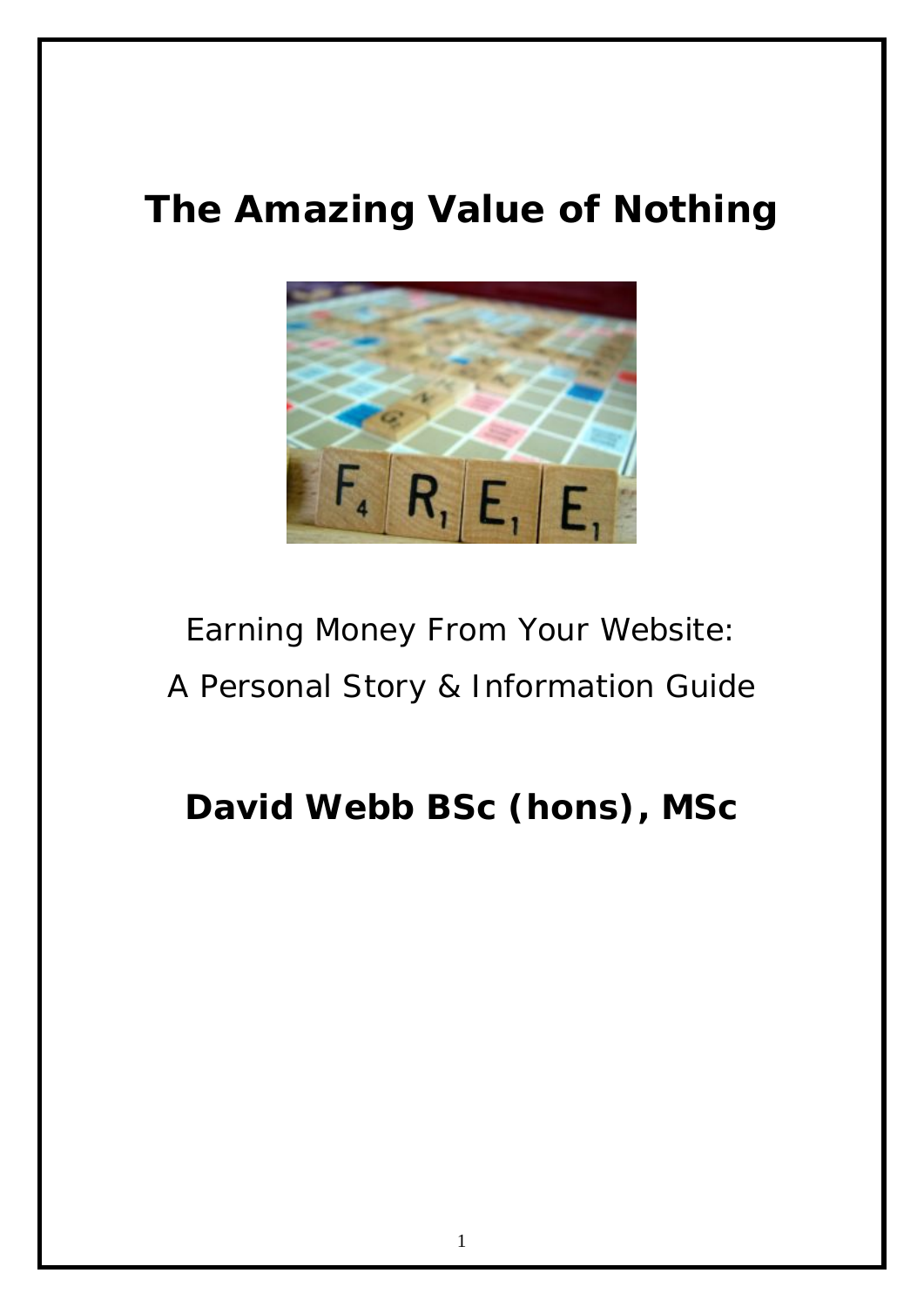This free e-book is part story and part information guide. The story part relates to my decision to build a website around my passion for forensic psychology. The information guide relates to how this website provides me and my family with a significant monthly income.

To get the most out of this e-book, you must read the story part first because it provides the foundation for all the information that follows.

The simple fact of the matter is that when I decided to build a website, I had no intention of making any money from it. Incredibly, however, the absence of intent to make any cash from the website is the main reason that it subsequently did and continues to do so; and this is what my story is all about. Firstly, however, I need to set the scene:

## **To cut a long story short:**



Back in 2002 I worked as a University lecturer in the UK and my other half Louise was a very successful recruitment consultant. We had a very nice joint income but as with most people, our quality of life left a lot to be desired.

I absolutely loved being a lecturer, it still felt like being a student but with less debt. Louise on the other hand hated her job, the ridiculously long hours, the constant stress of targets and the daily grind of travelling to and from work. For Lou it really was a case of living to work, rather than working to live. We hardly had any quality time together, the only rest bite being the occasional holiday in the sun.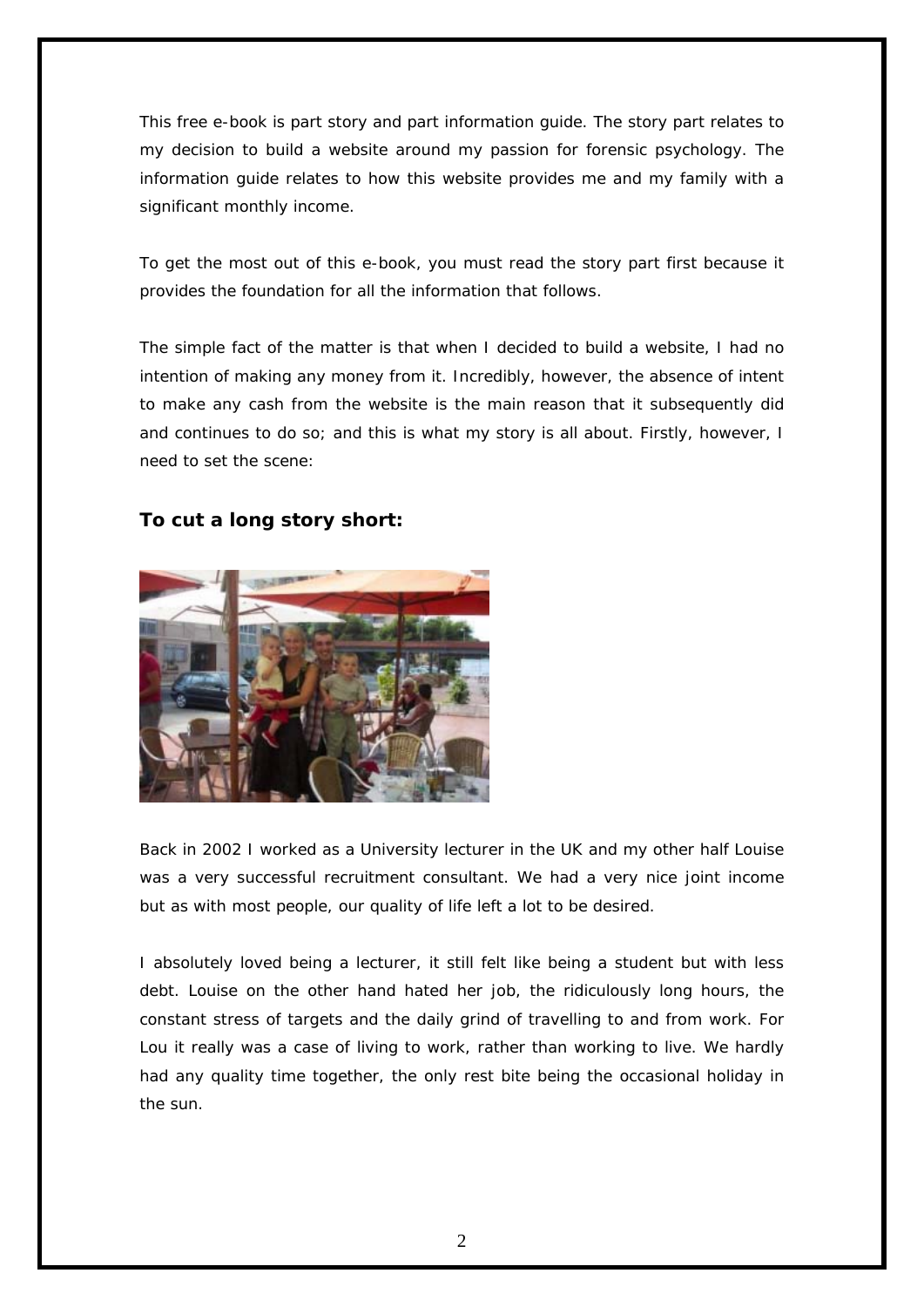After a particularly bad day at work Lou and I had a long 'what are we doing with our lives' chat and basically decided that we should resign from work, sell our house and move to Spain. The reaction of family and friends ranged from 'you are very brave' to 'are you completely insane?' To be honest, it didn't feel like a big deal at the time, because we knew that if it didn't work out we would just move back to the UK and pick up where we left off. Also having no children to consider made the decision much easier. Or so we thought! Shortly after we handed our notices in at work we discovered that Lou was 4 months pregnant with our first son Luca. A bit of a surprise to say the least, albeit a wonderful one but it just meant delaying the move by a few months, which finally took place in August 2003.

In terms of supporting ourselves financially I became a tutor for a couple of UK universities that offered online degrees. The beauty of this type of job is that there are no geographical boundaries. Teachers and students alike can access the course material and communicate with each other from anywhere in the world.



One of the courses I work on is an [introduction to forensic psychology course.](http://www.newcurioshop.com/proddetail.php?prod=NCS0059) As well as being a tutor on this course, I also wrote the course material; and this is when my build your own website journey began.

In putting the course material together I wanted to be able to direct my students to quality links and resources, particularly instantly available Internet resources given that this was an online course. Unfortunately, I couldn't find that many. On the surface some of the websites I visited looked fine but upon closer inspection it soon became clear that they hadn't been updated for a long time, and often many of the potentially useful links were either dead or no longer available. It was at this point that I started thinking about putting my own forensic psychology website together. There was, however, one major problem with this, I had absolutely no idea how you went about getting a website up and running, let alone how to build one myself.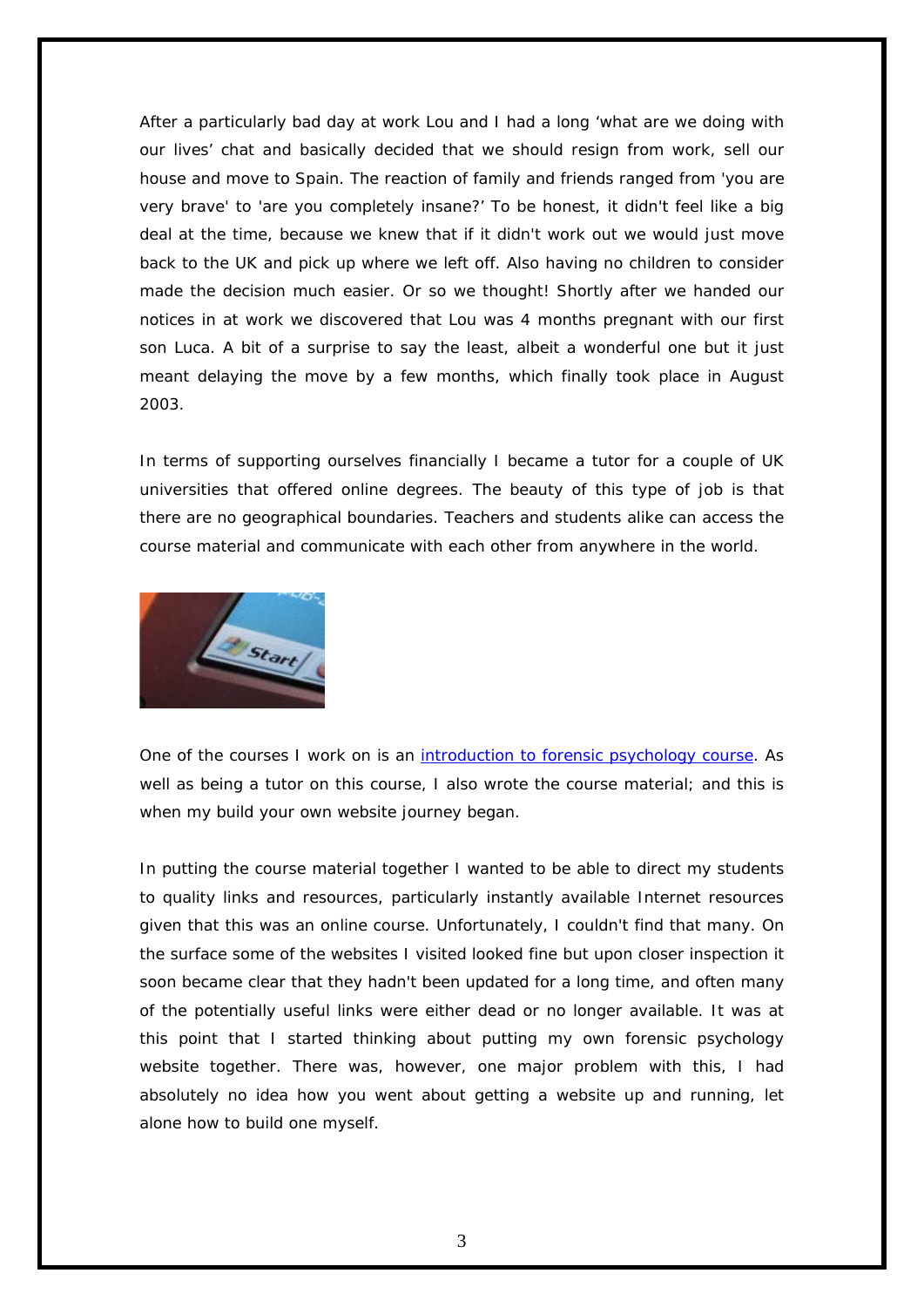What I discovered, however, is that it is in fact possible for anybody to build their own website; and you don't need any technical knowledge or expertise to do so because there are a number of website hosting/building companies that provide you with all the tools you need. Having carefully considered the various options I chose [Site Build It](http://buildit.sitesell.com/David7383.html) in the end.

As with any new software package I fell in line with the "80/20" rule (80% of users only use 20% of the features available). This was fine though because all I wanted to do was build a professional looking website.



Creating the website was the easy bit, what took time and effort was making sure that the content was the best it could possibly be. Although I spent a great deal of time researching and writing the content for each page, I thoroughly enjoyed doing so because forensic psychology is my passion, I not only enjoy teaching the subject but I also enjoy learning as much about it as possible. Building the website helped served the interests of both.

The other factor that drove me to produce a quality website was the knowledge that students would be going to **my website**. What the students thought about the site and how useful, interesting and engaging they found it reflected directly on me as a tutor and educator. So in the 6 months prior to the launch of the course I set about putting together the best forensic psychology information website I could possibly make.

I now had exactly what I wanted, namely a professional looking forensic [psychology website](http://www.all-about-forensic-psychology.com/) that my students could access to find more information on the various topics covered on the course.

To say I was pleased with the end result is an understatement.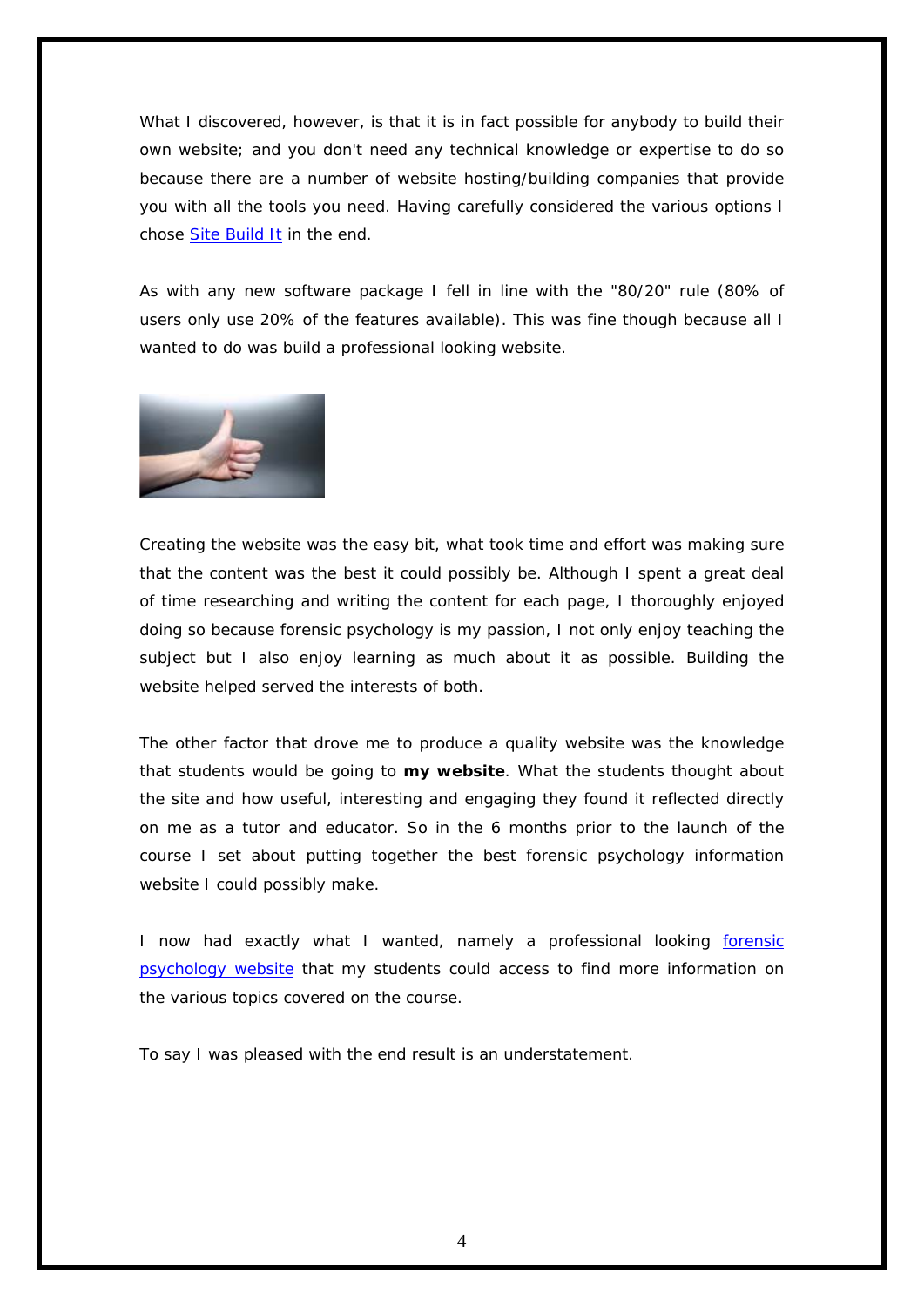Now remember what I said at the beginning:

*The simple fact of the matter is that when I decided to build a website, I had no intention of making any money from it. Incredibly, however, the absence of intent to make any cash from the website is the main reason that it subsequently did and continues to do so.* 



Although I didn't realise it at the time, but having just concentrated on the quality, usefulness and content of the website I had in fact laid the ideal foundations from which to generate a very nice income. The irrefutable truth of the matter is that your potential to make money on the Internet is directly related to your frame of reference. I'll be discussing what I did to realise this potential shortly, but before then, I just want to say a word or two about what I consider the perfect frame of reference to be.

Logic dictates that the most common frame of reference for people who want to make money on the Internet is unsurprisingly: **I want to make money on the Internet**; however, the fundamental problem with this particular frame of reference is that by definition, it raises the very real prospect of failure. Sadly, the vast majority of people that set out to make money on the Internet, Don't; and it's this frame of reference that probably guarantees that they never will. The usual course of events being:

- You want to make money on the Internet
- You have a go at making money on the Internet
- You don't make any money on the Internet
- You spend money trying to make money on the Internet
- You still don't make any money on the Internet
- You stop trying to make money on the Internet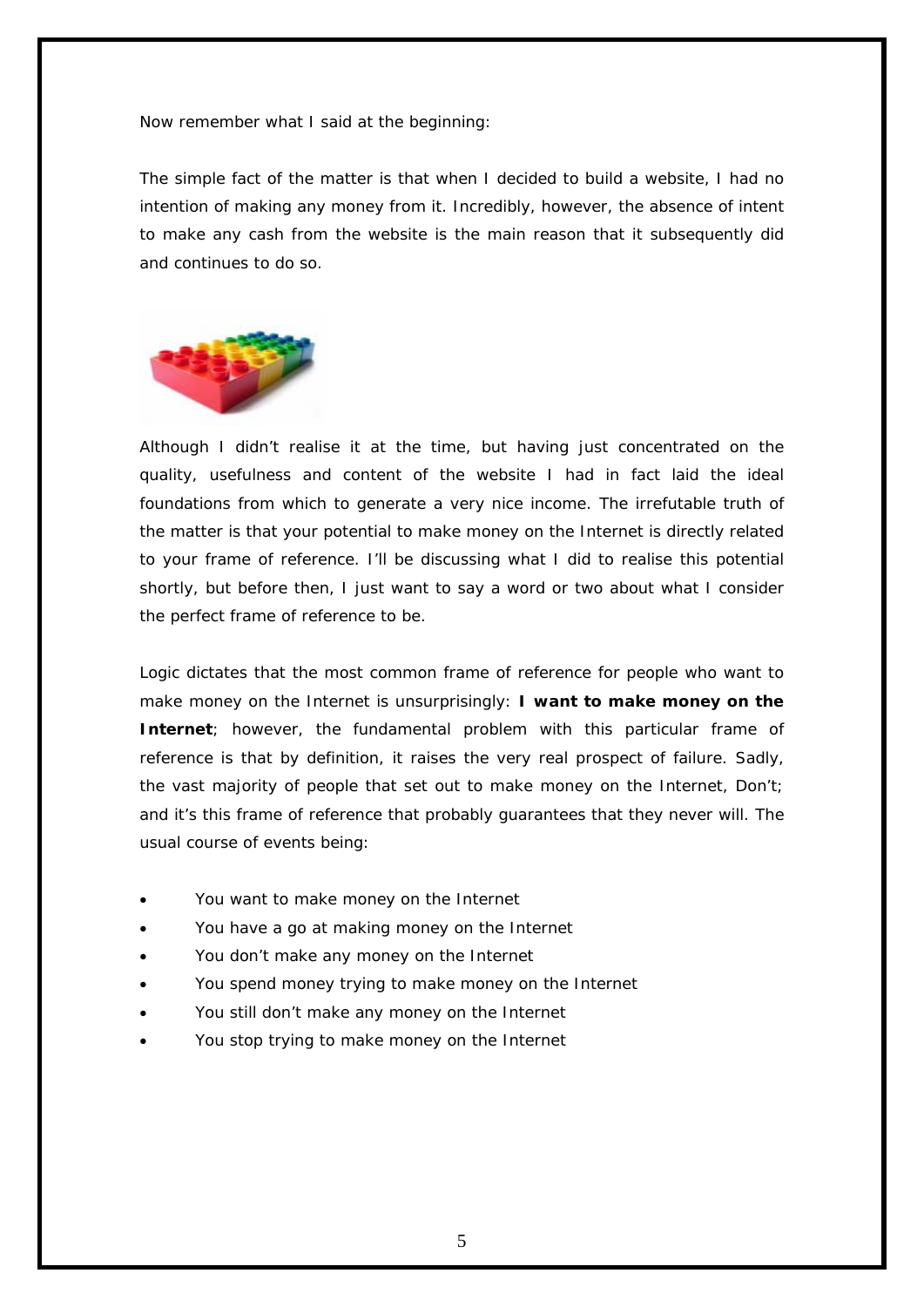## **Change your frame of reference**

'Beware you lose the substance by grasping at the shadow'. (Aesop, Greek slave & fable author 560 BC - 620 BC).

As I mentioned earlier, it's now possible for anybody to build their own website; and you don't need any technical knowledge or expertise to do so. With this in mind, having a frame of reference that is simply **I want to build a website based around a particular passion of mine**, removes the shadow of failure. It also means, as I did with the forensic psychology website that you will focus on the content and quality of your website, which is the best foundation you can lay.

## **The ripple effect**



My favourite definition of the ripple effect is *a gradually spreading effect or influence* because this is precisely what changing your frame of reference will result in on a number of levels.

Since building my website, I've learned so much more about forensic psychology. Experts in the field have contacted me asking if they can contribute to the site, which is just amazing; and I have also learned a great deal about the inner workings of the Internet. All this and more was a natural consequence of my simple frame of reference. **I want to build a website based around my passion for forensic psychology**.

This is why I called this e-book the amazing value of nothing because if you set out to make a website hoping to gain nothing other than enjoying and learning from the experience of doing so; not only will this frame of reference make it much more likely that your website will be able to generate income, but you will also stand to benefit in so many other different ways. For instance, think about your resume (C.V if you are from the UK); being able to mention that you built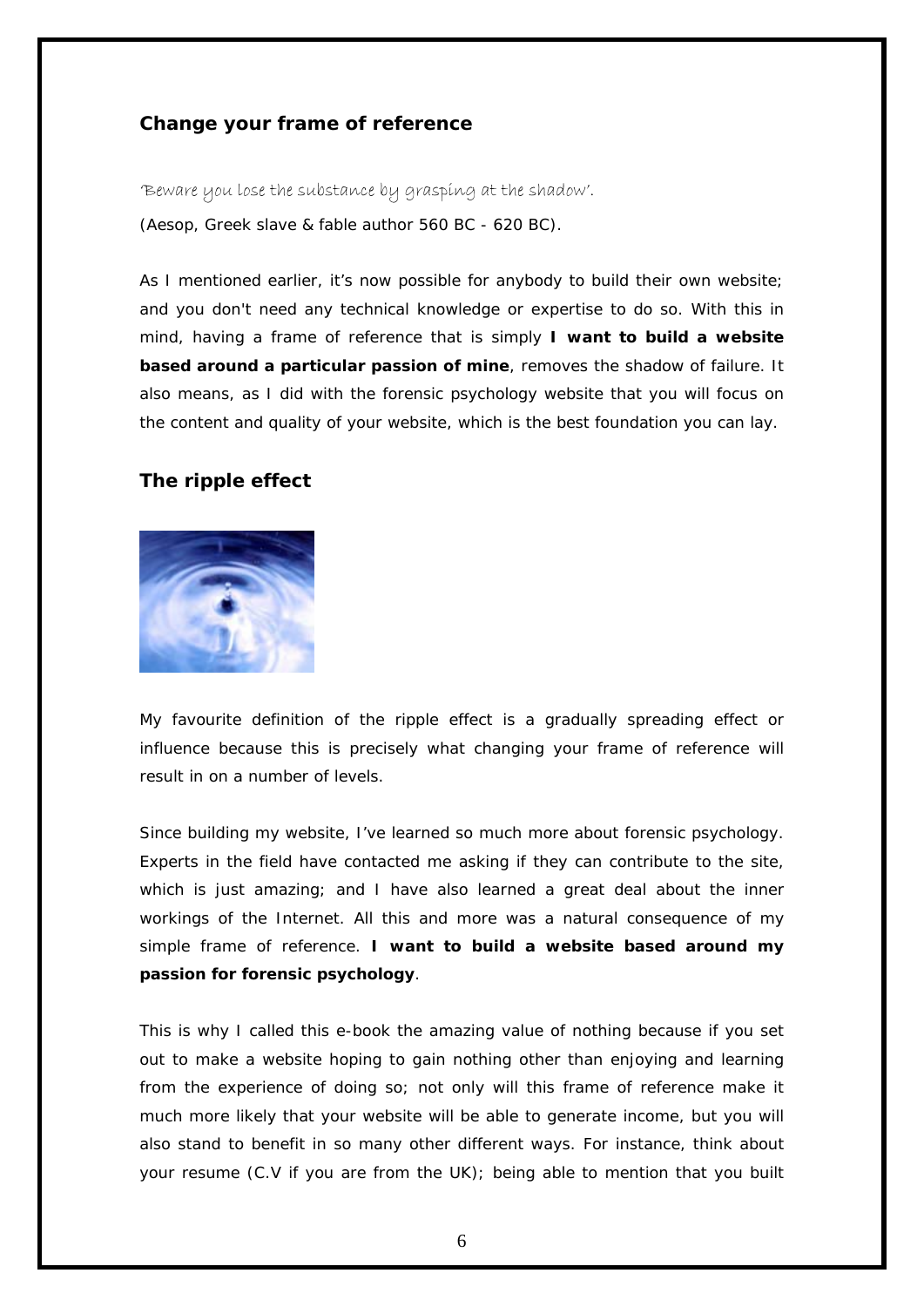and maintain your own quality website is potentially worth its weight in gold. Not only does it tells prospective employers that you are embracing modern technology, but it also tells them something about you as a person. Doing something for its own sake because you are passionate about it says a great deal more about your core values than doing something because you want to make a quick buck.

From my own point of view the most personally satisfying ripple effect is that it has enriched my mum's life. Fresh from the confidence of building a website around my own passion for forensic psychology, I didn't see any reason why my mum couldn't have her own website based on her passion for the crime writer Agatha Christie, and this is precisely what she now has. Take a look at my mum's [website](http://www.all-about-agatha-christie.com/).

This has literally given my mum a new lease of life. At the age of 66 she is quickly becoming recognised as one of the leading authorities on the life and work of Agatha Christie. She is regularly contacted by fellow Agatha Christie fans of all ages across the world. She even has her own [Myspace page](http://www.myspace.com/agatha_christie)! Now that is what I call a ripple effect.

## **Key Points**



- 1. You don't need any technical knowledge or expertise to build a website. I used [Site Build It.](http://buildit.sitesell.com/David7383.html)
- 2. My time and effort went into producing the best forensic psychology information website possible.
- 3. I did not set out to make any money from my website.
- 4. The absence of intent to make any cash from the website is the main reason that it subsequently did and continues to do so.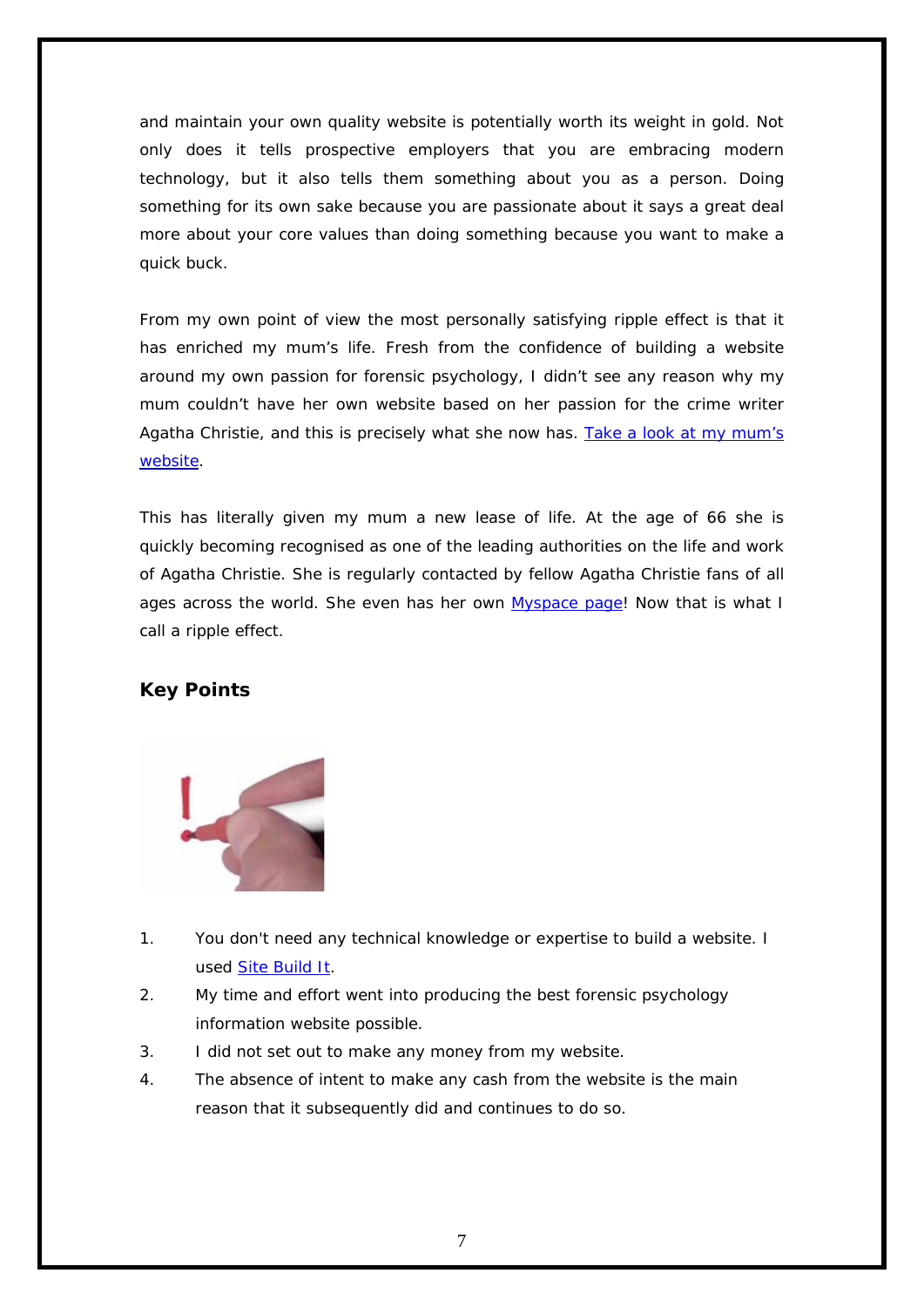#### **How To Make Money From Your Website**



It was important to tell my personal story; because for me, building a website with the potential to generate a very nice income happened by accident rather than design. The rest of this free e-book details how this potential was finally realised.

It is also important to state that all the information I will be conveying in this part of the e-book is based on newly acquired knowledge. The things I will be discussing stem from the things I learned along the way once I decided to build my website; demonstrating once again the amazing value of nothing.

To start with, however, I just want to mention the moment that I realised it was possible to make money from my website. One of the first things I did on the forensic psychology website was to document all the books I had either included on recommended student reading lists; or had used as part of my teaching. A number of students on my forensic psychology course bought some of these books and even got in touch to thank me for the recommendation.

A few months after I launched the website I asked a friend and colleague to have a look to see what he thought, particularly as he had his own website. One of the things he mentioned was that on his website if anybody bought one of the books he recommended he received a commission from Amazon. The idea that I could start earning a few dollars from something that I was already doing as a matter of course and not currently receiving any payment from was worth exploring further, although I remember thinking at the time that chances are I wouldn't bother as they would probably be too much involved in setting everything up.

It was in fact very easy to set up and completely free to join forces with Amazon. Click [here f](http://affiliate-program.amazon.com/gp/associates/join/faq.html/ref=amb_link_517882_5/103-4876774-4794210)or more information. It was also the first time I was introduced to the concept of **affiliate marketing**.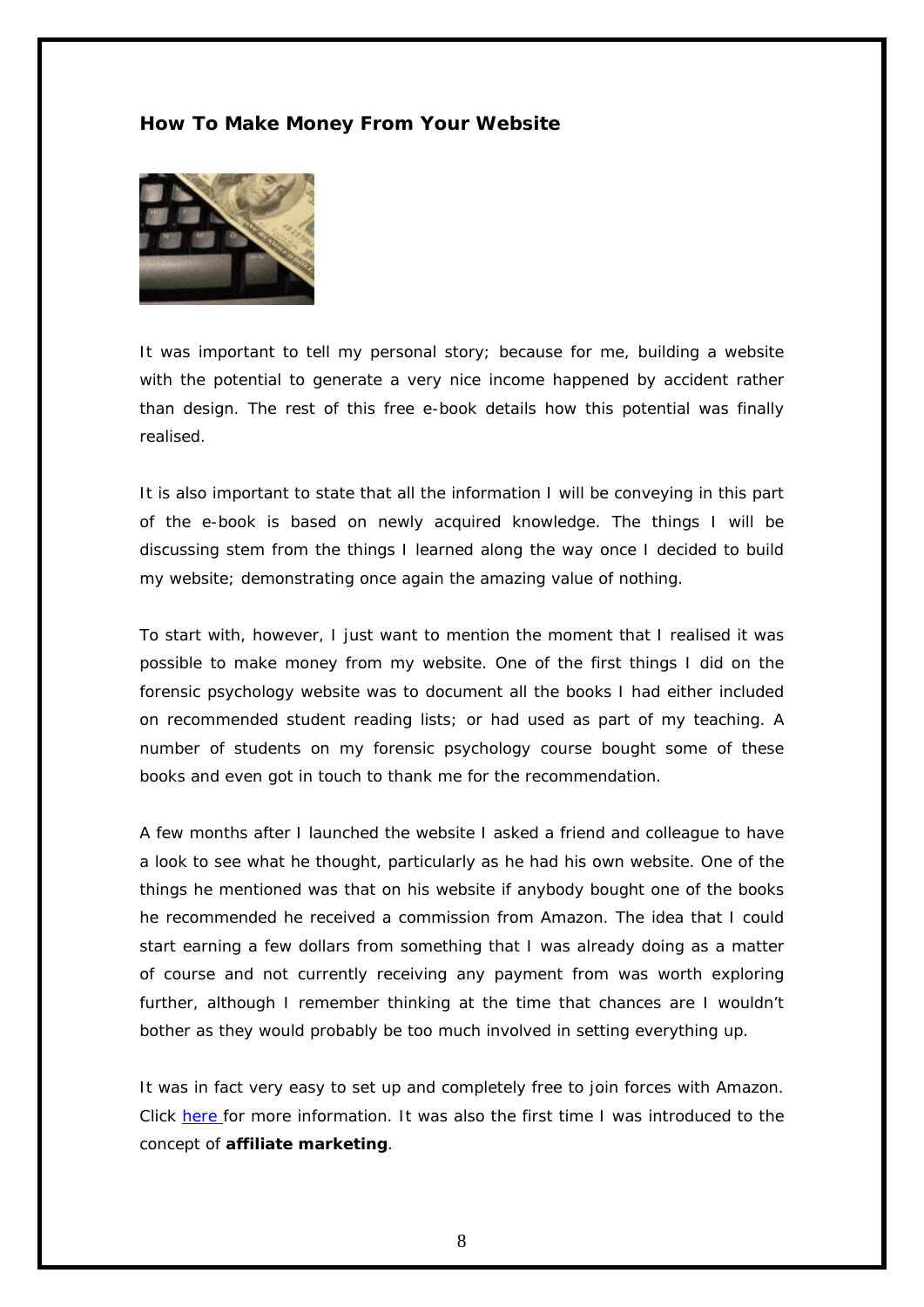## **Jargon Buster: Affiliate Marketing**



Affiliate marketing is simply a process whereby you (the affiliate) get paid for promoting (marketing) somebody else's products. So in my case I get paid if a visitor buys one of the forensic psychology books I have recommended via Amazon.

Affiliate marketing is one of the most lucrative ways in which people make money from their website. Whatever the topic of the website, you can guarantee that there will be a whole host of individuals, small businesses and major companies that are willing to pay website owners to promote and sell their related products and services. However, remember what I said earlier.

*Although I didn't realise it at the time, but having just concentrated on the quality, usefulness and content of the website I had in fact laid the ideal foundations from which to generate a very nice income.* 

A quality website, a useful website and a content rich website are three of the main ingredients of successful affiliate marketing, because together they help to build trust. People will only buy something on your recommendation (particularly a complete stranger) if they genuinely believe in what you say. If affiliate marketing didn't exist I would still be recommending the forensic psychology books you see on the website. These are all books that I have bought, read and used myself in order to increase my understanding of the topics they cover. There are no short cuts with this, because the fact of the matter is that if people visit a website that looks as if it was put together in an afternoon, has no real content of interest, and consists primarily of a series of affiliate links, there is absolutely no way that they will stay more than a couple of seconds, let alone buy anything. Would you?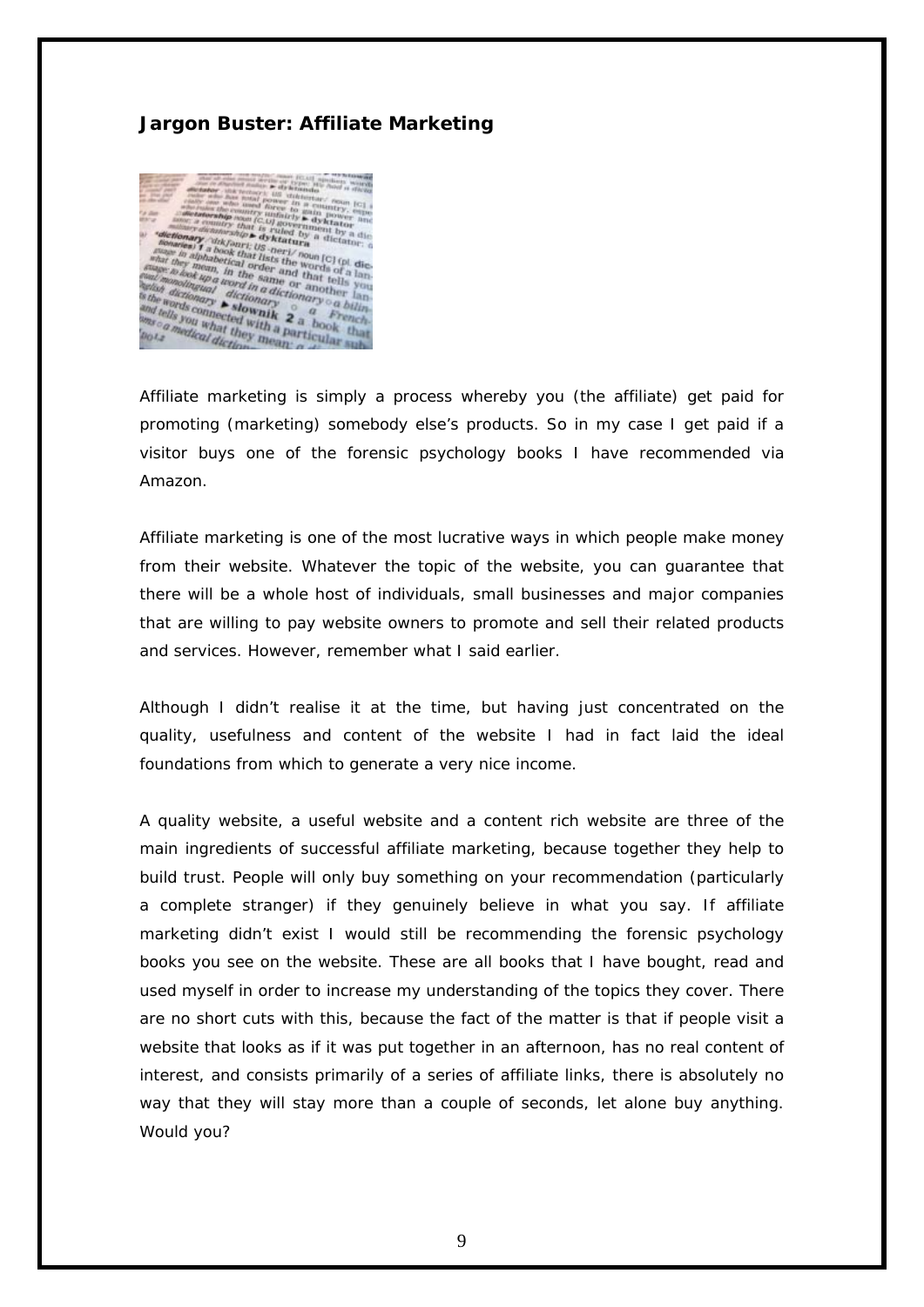

Having finally realised that I now had a website capable of earning money I started taking a much keener interest in the different ways it is possible to do so; and this is when I discovered Google Adsense.

Google AdSense is completely free to join and really easy to set up on your website. Once you have, text ads appear on your site, you may have seen them when browsing the forensic psychology Web Pages. Every time someone clicks an ad and visits one of the advertiser's sites, I earn revenue because Google pays me a share of what the advertisers pay them for that particular ad. The best thing about Google AdSense is that the adverts are contextual i.e. based on the content of the page on which they appear. As Google note:

*Because the ads are related to what your visitors are looking for on your site, or matched to the characteristics and interests of the visitors your content attracts, you'll finally have a way to both monetise and enhance your content pages.* 

Because of this Google AdSense can be very lucrative, but as with affiliate marketing, this will depend on the quality of your website. Not everybody who applies to Google AdSense is accepted, which if you think about it is fair enough. When you apply, you are basically asking Google to be your partner, so your website reflects directly on them as a company. So again, at the risk of sounding like a stuck record, it's worth repeating that:

*Although I didn't realise it at the time, but having just concentrated on the quality, usefulness and content of the website I had in fact laid the ideal foundations from which to generate a very nice income.* 

Click [here](https://www.google.com/adsense/) for more information about Google AdSense.

**Special Note:** If you do get accepted by Google AdSense make sure you familiarise yourself with their terms and conditions. You, your friends and family etc, should never click on the Ads that appear on your website, your account will be terminated. Play fair, produce a great quality website and your earnings will take care of themselves.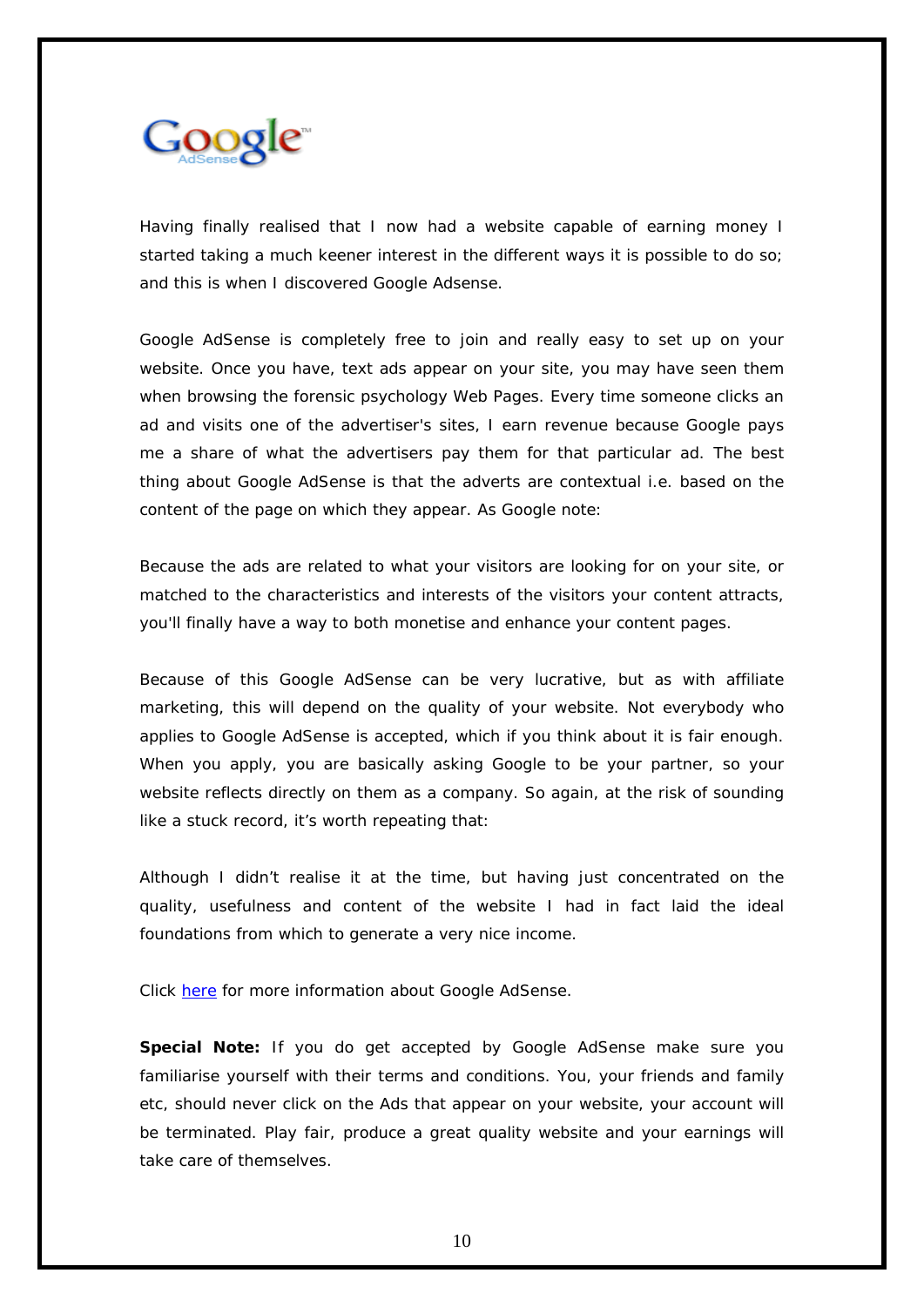## **Getting Lots of Traffic**



Lets assume that you have built a high quality, professional looking, content rich website and let's assume further that you have added a couple of affiliate links and that you have been accepted by Google AdSense. Job done? I'm afraid not, because if you don't attract lots of traffic (visitors) to your website you won't earn a dime.

Now remember when I first built the forensic psychology website, it was simply a means to an end i.e. to provide the students enrolled on my course with an information resource. At this stage the only website traffic (visitors) I was interested in was a handful of my students.

The realisation that the forensic psychology website had the potential to earn some money; went hand in hand with the realisation that this could only happen if it reached out to a much larger audience.

## **If you Build It, They Will Come**



If you have seen the film field of dreams, you will know that "If you build it, they will come." is what the mystery voice keeps telling Ray Kinsella (played by Kevin Costner). Well if Ray was thinking about websites rather than baseball the mystery voice would have said "If you build it **(properly)** they will come"; and this is precisely what you must do if you want lots of people to visit your site.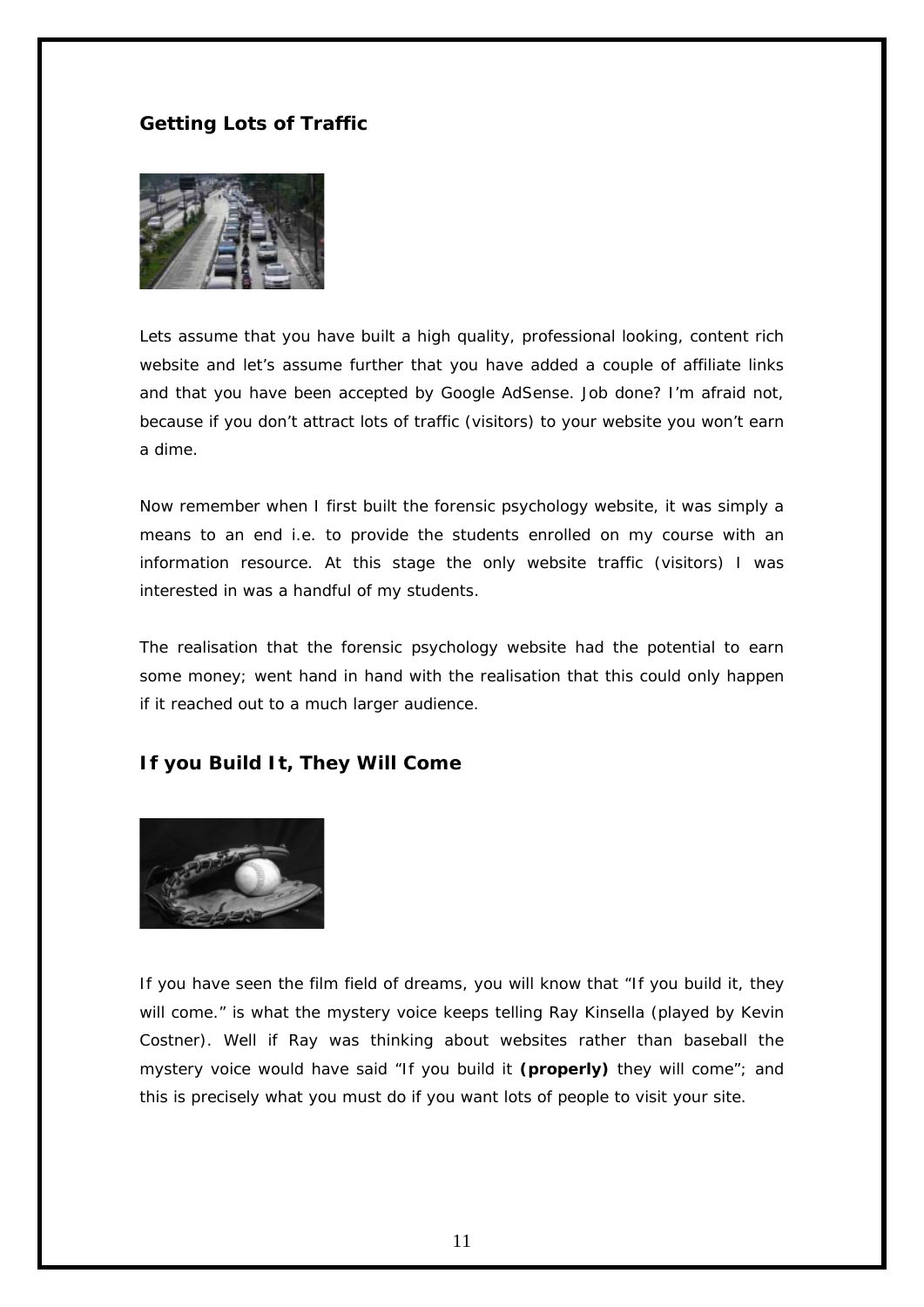The reason that you need to build each webpage properly is so that people can find you when they search for information about something related to the theme of your website.

Think about when you search for information on the Internet. Like most people, I am fairly certain that you will use a search engine; and there is a very good chance that you will use one or more of the most popular search engines (Google, Yahoo, MSN, Ask). You type in your search term, hit the search button and in a flash you are presented with the search results (usually hundreds of thousands of them). The usual response then is to check out the link that appears in the number one spot and maybe a few more results on the first page; you may even look at the next couple of pages but you are unlikely to continue searching beyond that.

The reality, therefore, is that unless your webpage appears on the first couple of search results pages (preferably towards the top of page one) you are effectively invisible.

## **Getting To The Top**



So how do you get to the top of the search engine results? Well the first thing to say before answering this question is that the absolutely brilliant news is that anybody can. I assumed incorrectly that the websites listed at the top of search engine results had paid a fortune to be there; you can pay to be a sponsored link, but I am talking about the main search results, the results that nearly everybody searching for information refers to before anything else. A listing in these results doesn't cost anything other than the time and effort to make sure that your website pages appear near the top.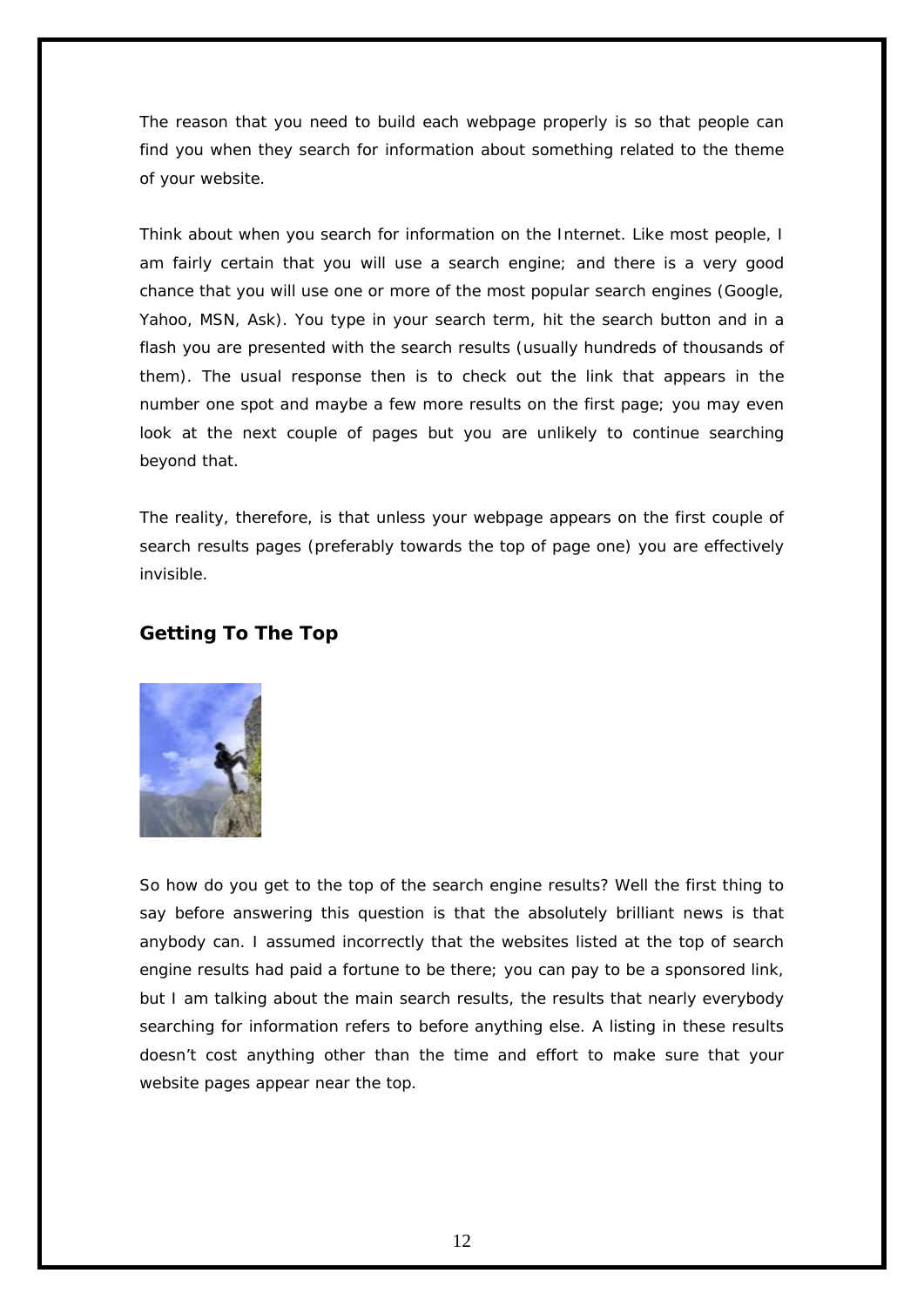## **So How Does It Work?**



In an ideal world, Google, Yahoo, MSN, Ask etc would get somebody in person to review the quality and usefulness of your web pages in relation to relevant search terms that are entered into the search engine. However, given the sheer quantity of web pages out there, this is just impossible. What happens, therefore, is that they automate the review process through what are known as web crawlers or spiders (well it is the World Wide Web). A web crawler or a spider is just a computer program that evaluates the page it is reviewing according to various criteria.

### **What Are The Spiders Looking For?**

Well to start with they want to know what keyword the webpage is built around, so they can match this keyword to the search phrase that people type into the search engine box.

Every page on a website is unique and consists of the name of the website, followed by the keyword around which the page has been built. This is what is known as the website address for each page, take a look at the web addresses of some of my forensic psychology pages (the keyword for each page is in bold)

http://www.all-about-forensic-psychology.com/**what-is-forensicpsychology**.html

http://www.all-about-forensic-psychology.com/**criminal-profiling**.html

http://www.all-about-forensic-psychology.com/**psychological-autopsy**.html

http://www.all-about-forensic-psychology.com/**forensic-psychologydegree**.html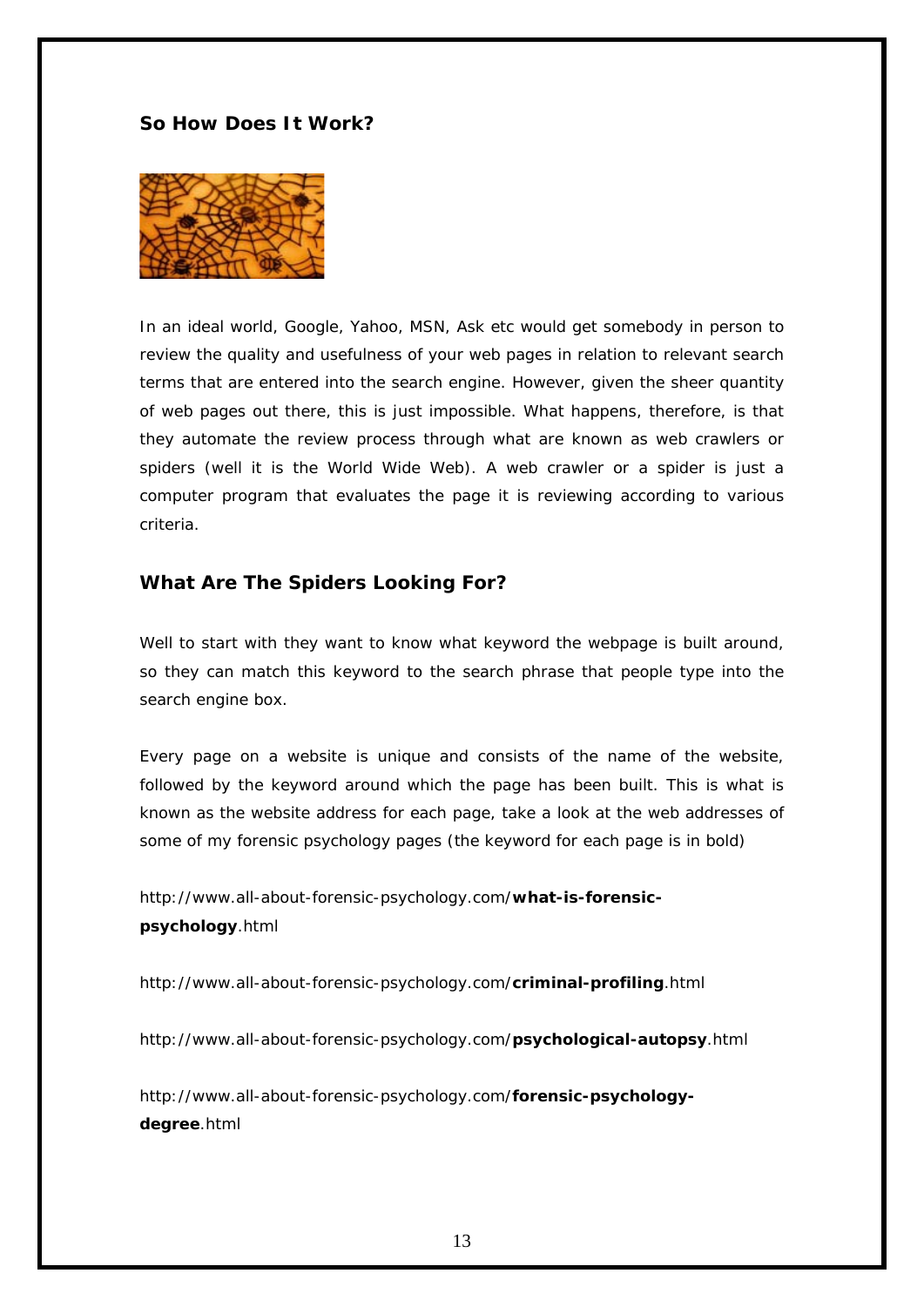The only exception to this rule is the homepage of the website. This is the main page on a website, from which all the other pages shoot out from. The website address of the homepage, therefore, is built around a keyword linked to the website's central theme, in my case **Forensic Psychology** i.e.

#### http://www.all-about-forensic-psychology.com

So when you build a website you will have a home page and a number of other web pages, all or which are built around a keyword. Now if a person enters one of your keywords (e.g. criminal profiling) into their search engine, you will be competing with all the other pages on the Internet that also contain the keyword criminal profiling. The question is what determines which pages are listed at the top.

The simple answer is relevance. The quality of a search engine is directly linked to the relevance of the results it brings back. If you are searching for information on a topic and the results you check out are not relevant, chances are you won't use that search engine again and this is really bad news for the search engine company in question.

#### **Checking For Relevance**

When the spiders go out to review a webpage there are a number of things they look for in particular. As mentioned above, the first thing they look for is the keyword around which the page has been built; and having done this, they then look for further examples of this keyword to ensure that the page is well and truly about what it appears to be.

When you build a webpage, in addition to choosing a keyword, you will also give the page a title; and you will write a brief taster of the webpage before finally writing the content for the page. The search engine spiders will also be looking in these places for a mention of your keyword. They will then use this information to help calculate where your page should rank in relation to all the other pages that also contain the same keyword. This information also forms the basis of the result entry that is listed.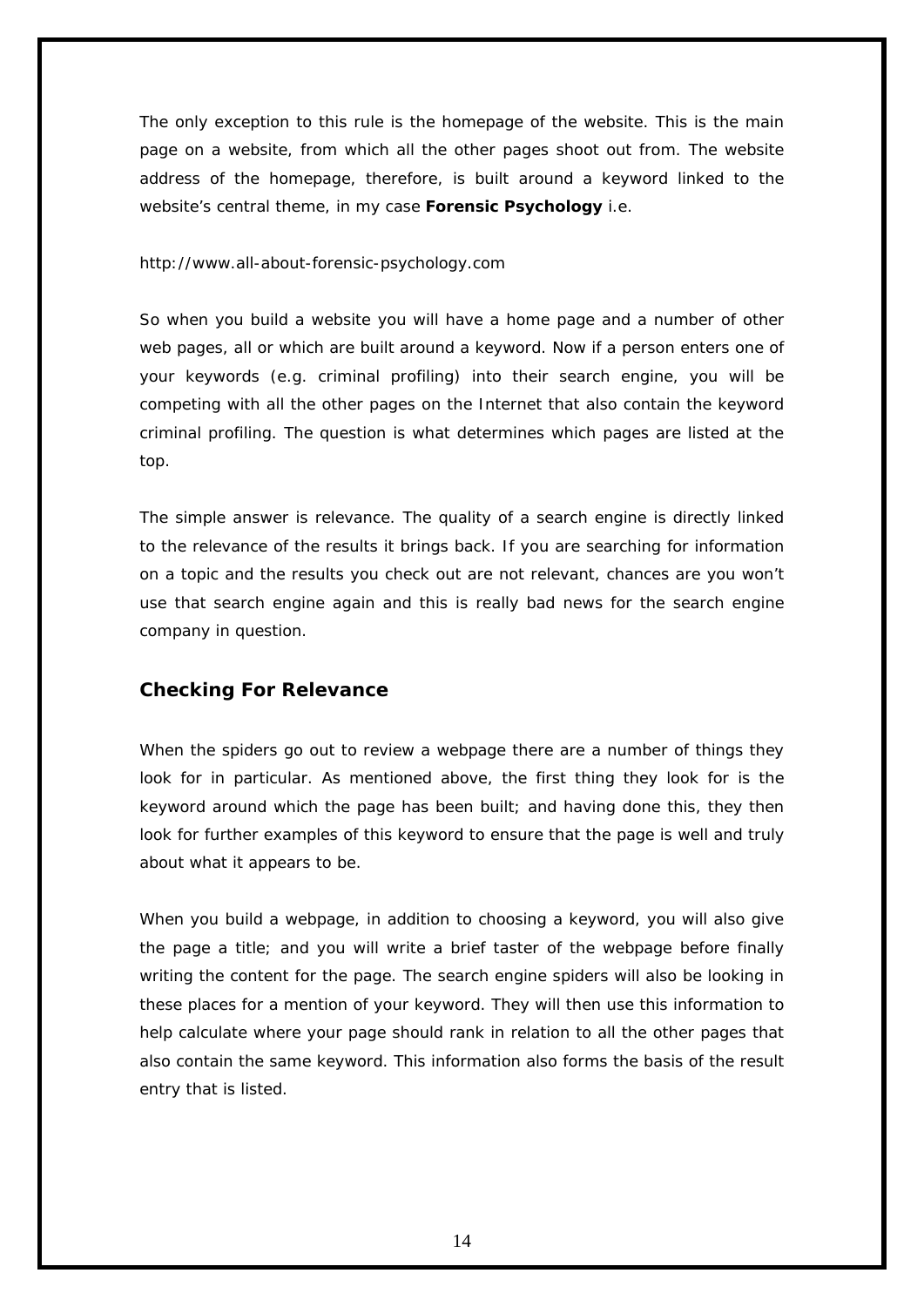Let me give you an example using one of my own pages. As indicated above, one of the topics I cover on the forensic psychology website is the psychological autopsy.

#### Keyword:

Website page built around the keyword **psychological autopsy** 

#### Web address:

http://www.all-about-forensic-psychology.com/**psychological-autopsy**.html

#### Page title:

What Is A **Psychological Autopsy**? Find Out All You Need To Know Here.

#### Brief taster:

Whereas a medical autopsy is essentially a physical examination of the deceased, a **psychological autopsy** is essentially a mental state examination of the deceased.

#### Content:

Click [here](http://www.all-about-forensic-psychology.com/psychological-autopsy.html) to have a quick look at the page itself and you will see that the keyword psychological autopsy appears several times in the content.

Now let's have a look at what happened once the search engine spider had been to review the page.

Click [here](http://www.yahoo.com/) to visit Yahoo. In the search box at the top of the page type in psychological autopsy and click on the Web Search button.

At the time of writing my page was listed  $7<sup>th</sup>$  out of over 350,000 results. The listing based on all the headings outlined above looks like this: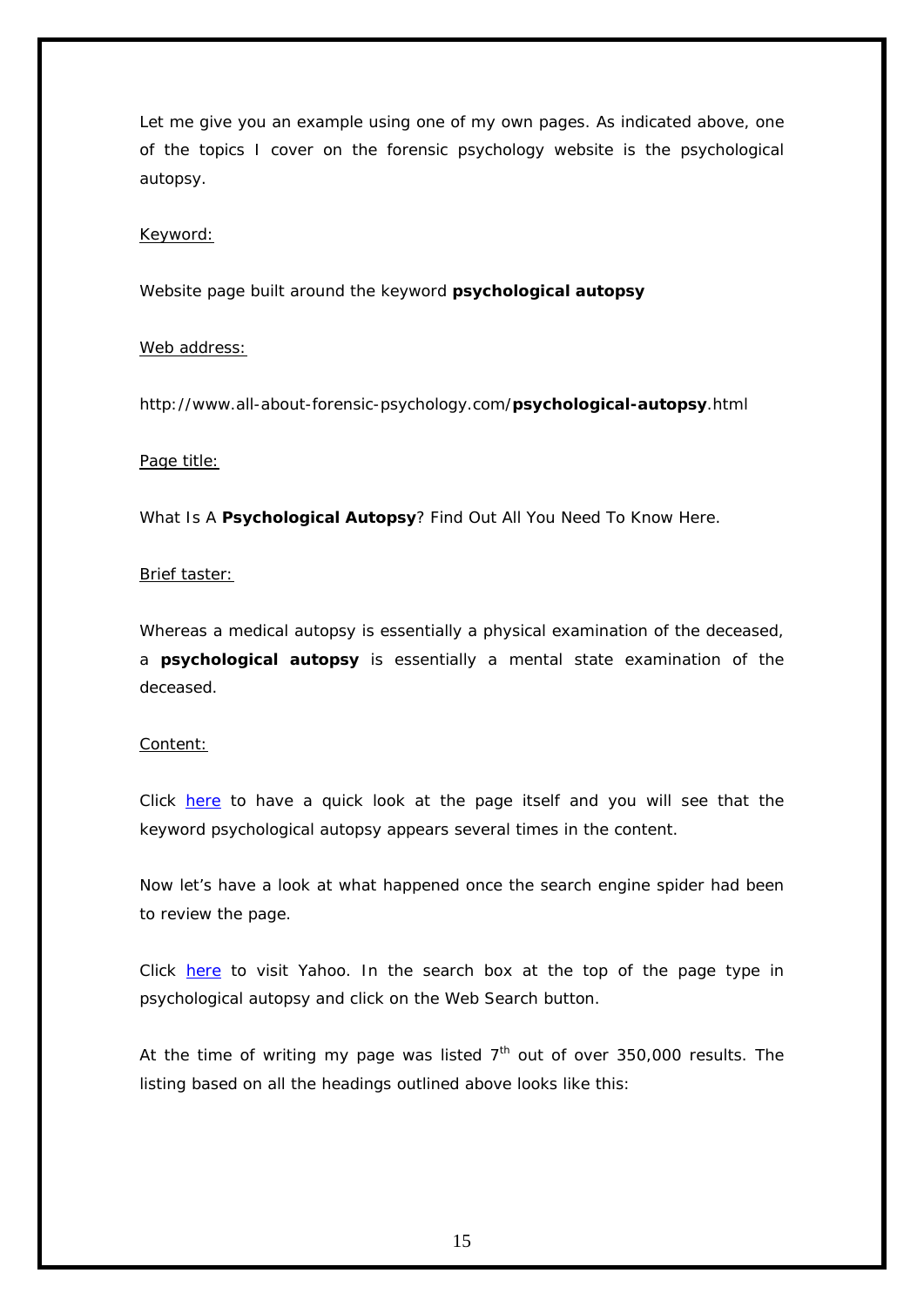## What Is A **Psychological Autopsy**? Find Out All You Need To Know Here

**autopsy** is essentially a physical examination of the deceased, a **psychological** ... Back To Top Of The Page. Go From **Psychological Autopsy** Back To The Home Page ...www.allabout-forensic-psychology.com/**psychological**-**autopsy**.html - 48k - [Cached](http://rds.yahoo.com/_ylt=A0geuusBYnlF440AvH1XNyoA;_ylu=X3oDMTEwYzJrNjc4BGNvbG8DZQRwb3MDNwRzZWMDc3IEdnRpZANGNjY2Xzc4/SIG=17t2t8rts/EXP=1165669249/**http%3a/216.109.125.130/search/cache%3fp=psychological%2bautopsy%26fr=yfp-t-501%26toggle=1%26ei=UTF-8%26u=www.all-about-forensic-psychology.com/psychological-autopsy.html%26w=psychological%2bautopsy%26d=NQZLN5IFN5v6%26icp=1%26.intl=us) - [More from this](http://rds.yahoo.com/_ylt=A0geuusBYnlF440AvX1XNyoA/SIG=15661fd2p/EXP=1165669249/**http%3a/search.yahoo.com/search%3fp=psychological%2bautopsy%26toggle=1%26ei=UTF-8%26fr=yfp-t-501%26vst=0%26vs=www.all-about-forensic-psychology.com)  [site](http://rds.yahoo.com/_ylt=A0geuusBYnlF440AvX1XNyoA/SIG=15661fd2p/EXP=1165669249/**http%3a/search.yahoo.com/search%3fp=psychological%2bautopsy%26toggle=1%26ei=UTF-8%26fr=yfp-t-501%26vst=0%26vs=www.all-about-forensic-psychology.com) 

In addition to my psychological autopsy page listing on Yahoo, The All About Forensic Psychology Website also has first page listings on one or more of the all the other major search engines i.e. Google, MSN (Live Search) and Ask. Keywords associated with these top webpage listings include:

- Forensic Psychologist
- 9 Forensic Psychology Books
- 9 Forensic Psychology Conferences
- 9 Forensic Psychology Course
- Forensic Psychology Newsletter
- Forensic Psychology Website
- $\checkmark$  Crime Scene Investigation Degree
- $\checkmark$  Eyewitness Memory
- FBI profiler
- $\checkmark$  Forensic Psychology Forum
- $\checkmark$  History of Forensic Psychology
- $\checkmark$  Forensic Psychology Blog

What I've just outlined taps into what is known as Search Engine Optimisation (SEO); and what I love about SEO is its inherent fairness, because all the search engines are bothered about is providing the best, most relevant search results possible. So if you know you have built a quality, content rich webpage relating to a keyword that people search for, I hope that I have shown that it is possible to get listed towards the top of the major search engine results.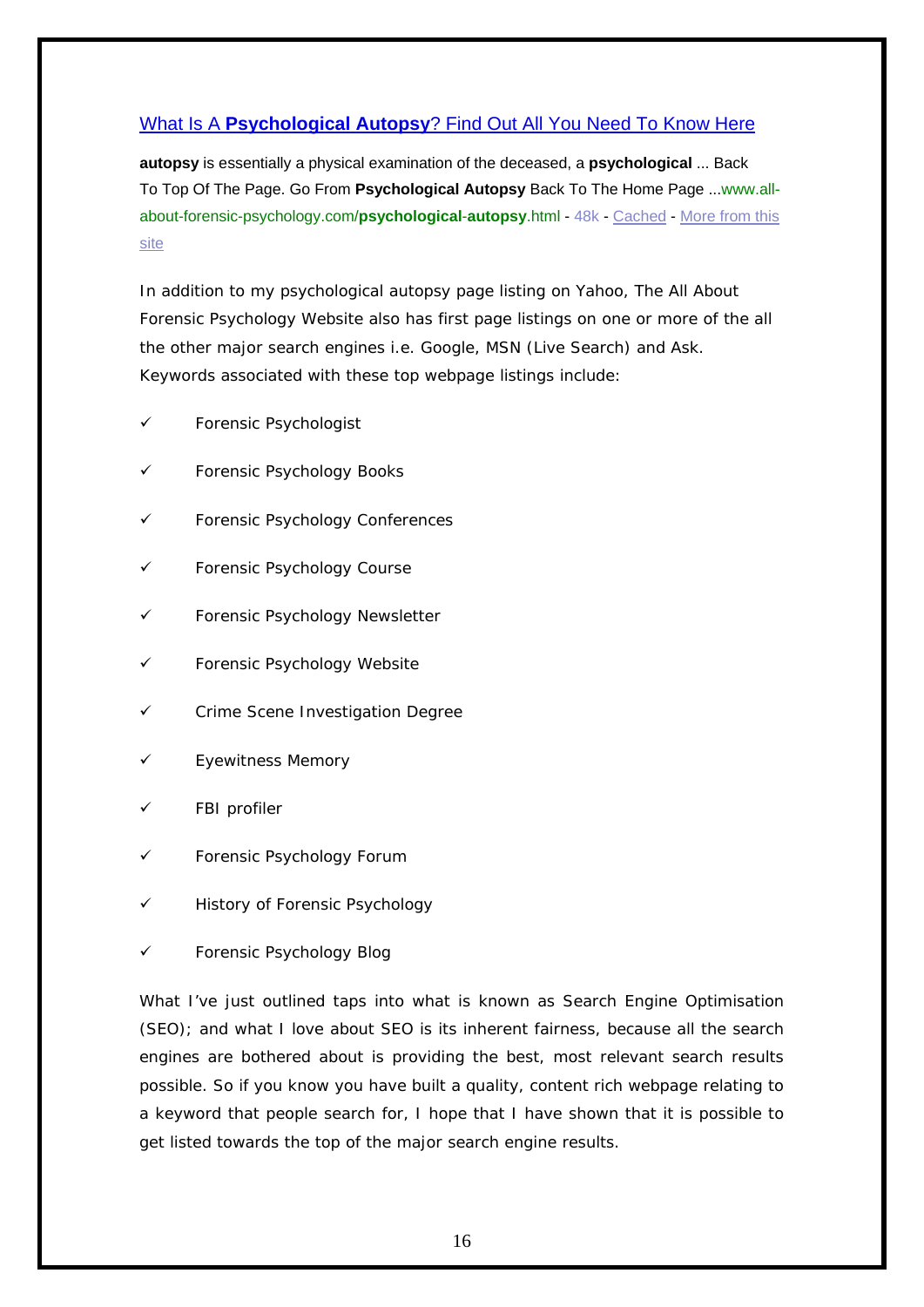## **It All Sounds Very Technical**



It is very technical, but fortunately that isn't something you have to worry about anymore. In the past Search Engine Optimisation was impossible without hiring an expert to do it for you but as I mentioned at the very beginning anybody can now build a website and they don't need any technical expertise to do so, and that includes Search Engine Optimisation.

I also mentioned earlier that having carefully considered the various options I chose [Site Build It](http://buildit.sitesell.com/David7383.html) to host; register and build my website and initially fell in line with the "80/20" rule (80% of users only use 20% of the features available), because to begin with I just wanted a professional looking website for my students to look at. However, once I realised that I could earn money from the website if it was seen by a much larger audience I started using more of the software features available, which included the Search Engine Optimisation function.

Once you build a webpage with Site Build It, you are advised to click on the Analyse button to make sure that the page is optimised for the search engines. If it's not, it tells you what to do to make sure that it is e.g. include your keyword at least 4 more times and no more than 10 times in your main content. Once you have made all the necessary adjustments, your page is ready to go onto the World Wide Web and you can rest assured that when the search engine spiders arrive to review your site, they are going to be impressed with what they find.

The best thing about this brilliant but incredibly easy to use function is that it allows you to compete on a level playing field with similar pages on the Internet that have also been optimised for the search engines. However, most Internet pages are not actually optimised for the search engines, so by spending a few minutes extra making sure that each of yours is, you will start overtaking the majority that aren't.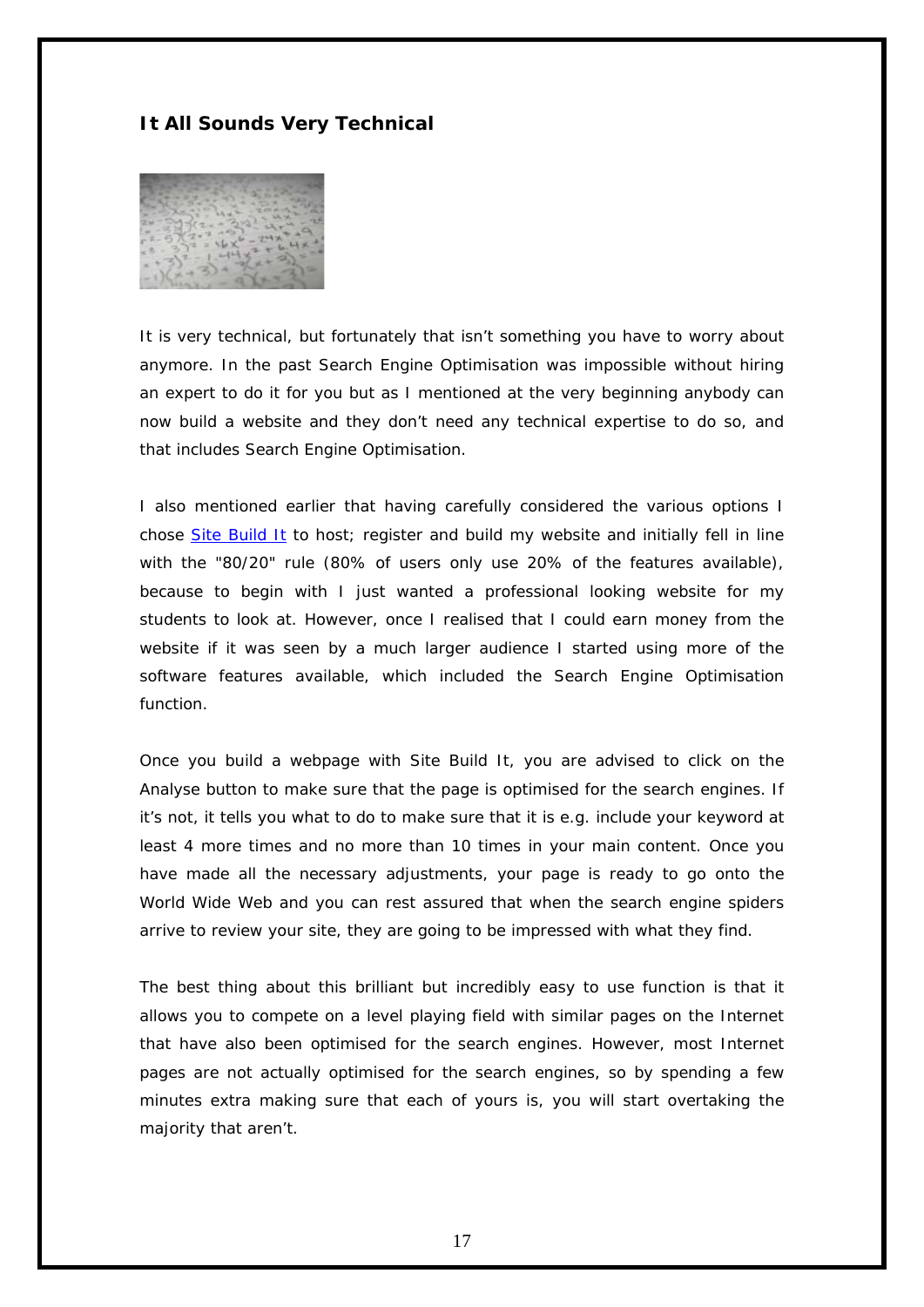## **Spread The Word**



Getting visitors to your website via the search engines is vitally important and there is nothing to stop you from making this happen. In addition to Search Engine Optimisation you should also be on the look out for any other way to spread the word about your website. What follows are just some of the ways that I have been able to do just that.

Before I do though, I just want to reiterate that everything I've already discussed, and I'm about to discuss is based on newly acquired knowledge. This is all stuff that I have picked up and have implemented along the way; and this is all stuff that anybody can do.

It is also worth repeating the central message of this information guide that before you do anything proactive you must have a quality, useful and content rich website to show people. I feel like I am stating the obvious when I say this, but it doesn't matter how many people you attract to your website, if they get there and are disappointed with what they find, they are hardly likely to return, let alone recommend your site to others. So assuming you do have a great website up and running what can you do to maximise its profile?

#### **Make Sure Visitors Remember You**



Most visitors will arrive at your home page, and as in any walk of life first impressions are really important. My site is about forensic psychology so I expect the majority of my visitors to be seeking information about the subject. Having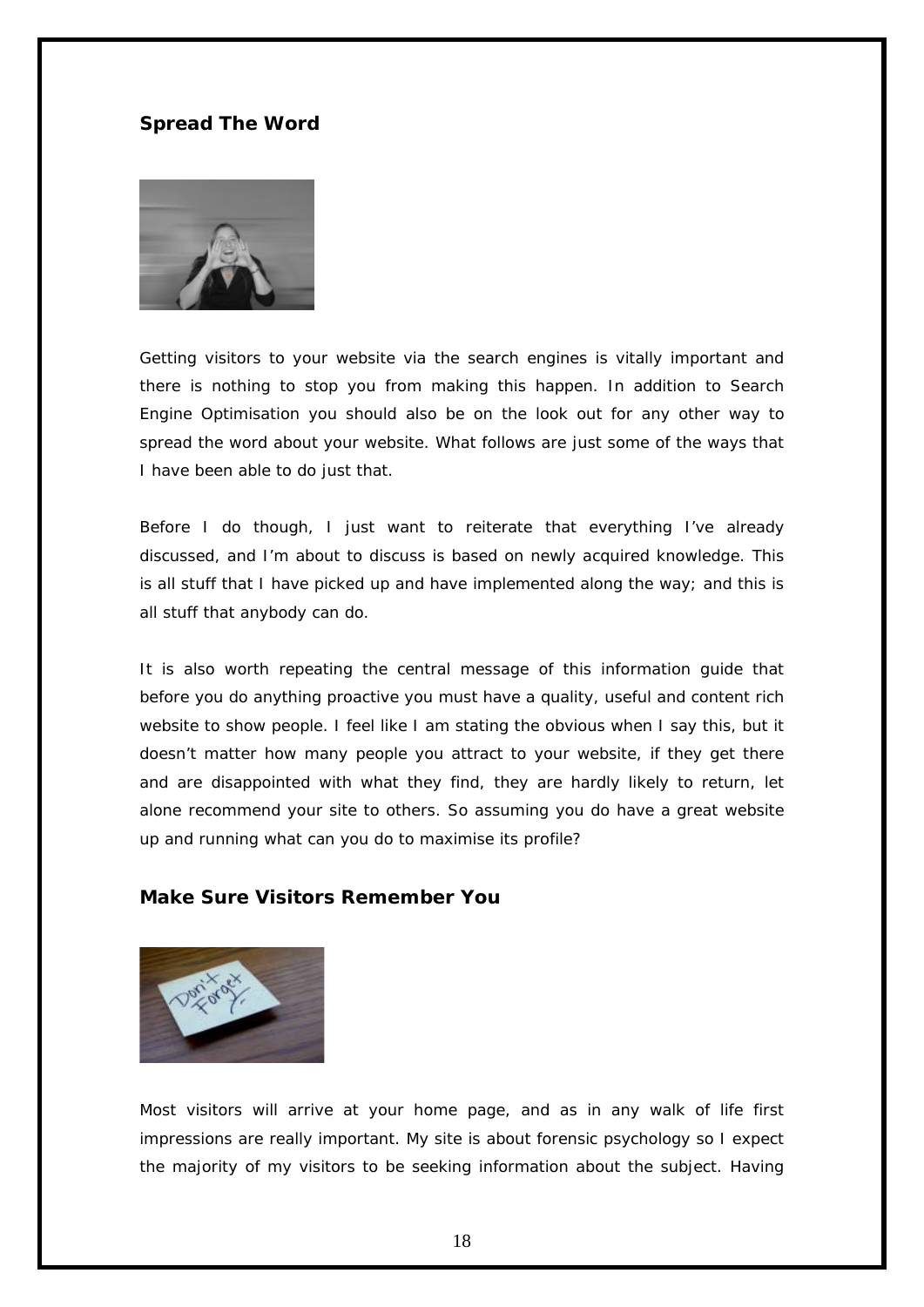looked at my home page, I want my visitors thinking, wow, I've struck gold; a principle that applies whatever your website happens to be about.

Don't assume that the people who visit your website will be able to find you again should they wish to do so. Also make sure you give your visitors a reason to come back. Have a quick look at my [home page.](http://www.all-about-forensic-psychology.com/) You'll see that towards the bottom of the home page, I've made it possible for visitors to bookmark my website; this includes both a traditional and a social bookmark option. If you are not sure what Internet bookmarks are [click here](http://en.wikipedia.org/wiki/Bookmark_%28computers%29).

In terms of encouraging visitors to come back, you will notice that I make the point that the website is growing all the time. If people like what they see, they will be hungry for more, so adding fresh content on a regular basis is very important. Another good reason for building a website around something you love, you want this to be a pleasure, not a chore.

In addition to the bookmarking options on the home page, I've also built a [Share](http://www.all-about-forensic-psychology.com/share-this-forensic-psychology-website.html)  [This Website page](http://www.all-about-forensic-psychology.com/share-this-forensic-psychology-website.html) that can be accessed via the main menu. This provides visitors with another opportunity to bookmark the website for future reference, as well as providing a very easy way for other website and blog owners to link to my site.

## **Connect With Your Visitors**



The great thing about building a website around something that you are passionate about is that it gives you the perfect platform to connect further with your visitors.

There are a number of ways that I do this via the homepage, a couple of which are listed below; and again, these are things that can be implemented whatever your website happens to be about.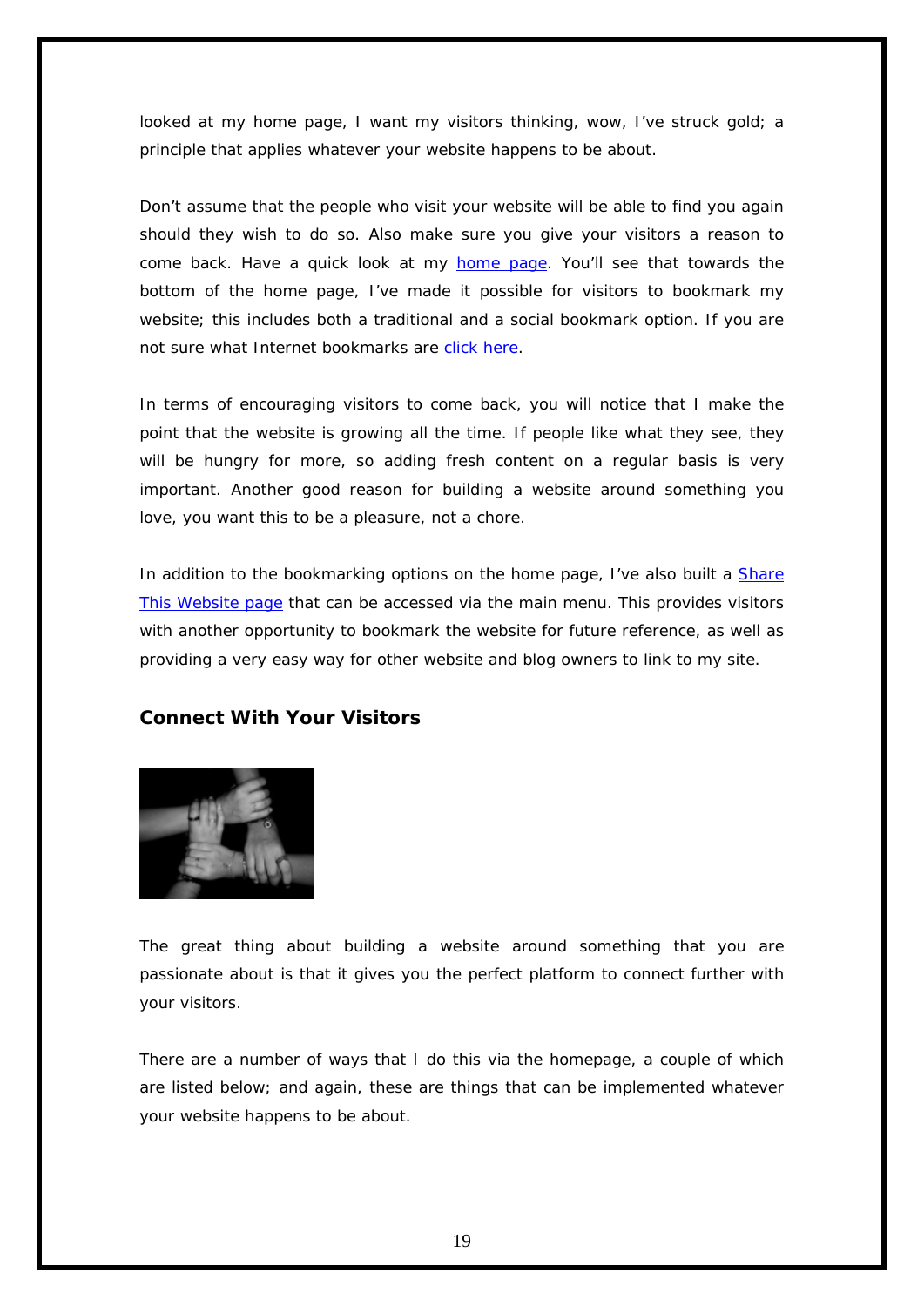#### **FORENSIC PSYCHOLOGY NEWSLETTER**



This is an absolutely brilliant way of connecting further with the visitors to your website. Not only is it a great way to guarantee repeat visits to your website but it also builds your credibility as someone who is genuinely passionate about what they are doing.

Visitors to the website can subscribe to the newsletter for free via a simple form on the homepage. That same subscription form is also accessible via a dedicated free newsletter page, a link to which is included as a footnote on the bottom of every page on the website. This has resulted in over 3000 subscriptions in less than a year.

Earlier on I mentioned the ripple effect (a *gradually spreading effect or influence*) in relation to changing your frame of reference. I also found that sending out a newsletter produced an equally amazing ripple effect. Not long after sending out the first edition I was contacted by a forensic psychology expert form the USA who very kindly offered to write a series of articles for the newsletter, the inclusion of these articles have greatly enhanced the kudos of the newsletter. I've also generated some very nice advertising income from the newsletters as well from forensic psychology related service providers e.g. Universities advertising their forensic psychology degree course.

You can take a look at the latest edition of the newsletter (at the time of writing) by clicking [here.](http://www.all-about-forensic-psychology.com/All_About_Forensic_Psychology-Forensic-Psychology-December2006-Newsletter.html) If you are thinking I wouldn't have a clue how you go about producing and maintaining a newsletter subscription service, remember I would have thought exactly the same this time last year. However, taking care of all the technical aspects of producing a newsletter was another function of [Site Build It](http://buildit.sitesell.com/David7383.html) that I had initially ignored. It's actually remarkably easy; the hard part is making sure you find time to write the newsletter in the first place.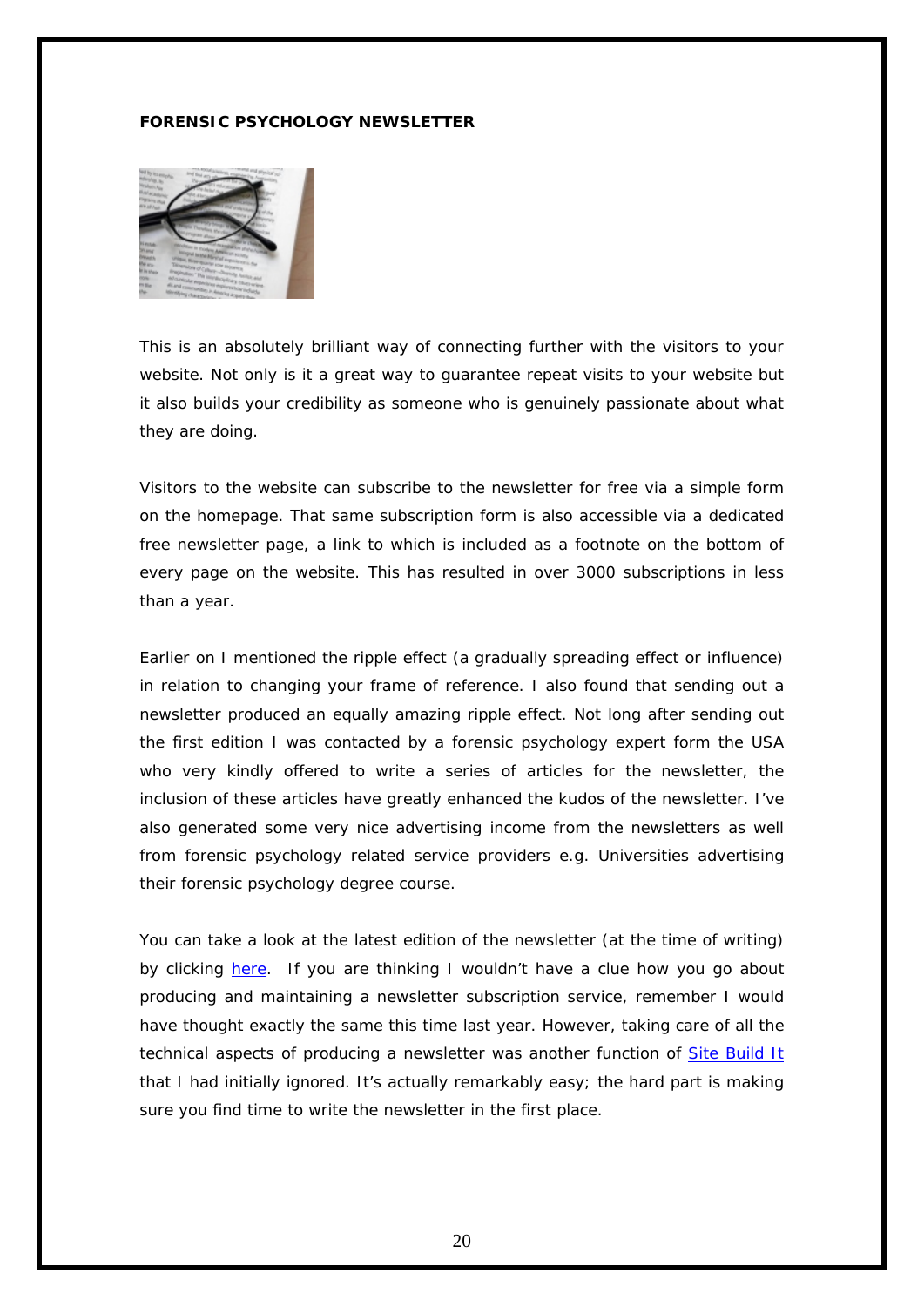#### **THE FORENSIC PSYCHOLOGY BLOG**



Another great way to connect further with your visitors is through a blog. As you are probably aware a blog is like an online journal where people discuss things that have caught their attention, so in my case I discuss things of interest from the world of forensic psychology. Setting up a blog is free and very easy to do, in fact, you can be up and running in minutes. I use Blogger which is not only incredibly easy to use and helps bring repeat and new visitors the website but it also allows you to include AdSense ads, so it can earn you some money as well.

Click [here](http://www.blogger.com/start) to find out more about Blogger.

#### **Attract New Visitors**



There are lots of ways that you can attract new visitors to your website and the key to this is not being afraid to show off. It's back to my central point again, if you have concentrated on the quality, usefulness and content of your website, people who share your interest but as yet don't know about your website, will be very grateful that you have made it possible for them to find it.

#### **FORUMS & MESSAGE BOARDS**

One of the first things I did to attract new visitors to my website was to place announcements on appropriate forums and message boards. Whatever the topic of your website you will be able to find such places. I just did a quick Google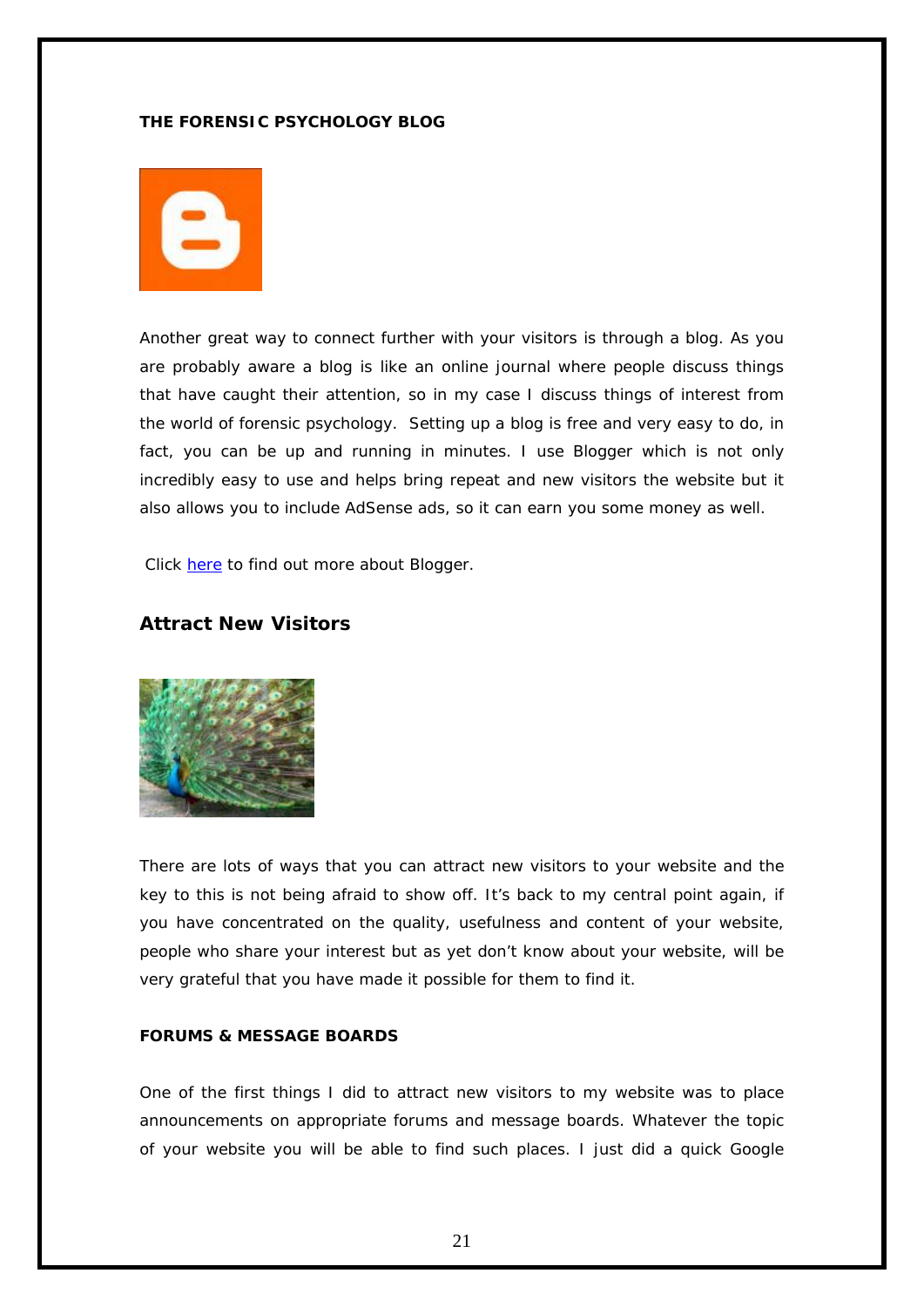search, found numerous psychology forums and message boards and spent a couple of days introducing myself along with a link to my website.

#### **QUALITY WEBSITE LINKS**

Another thing that brought lots of new visitors to my website was when I built a [quality links page.](http://www.all-about-forensic-psychology.com/forensic-psychology-links.html) As with my recommended books page, this was something I already had in place before I realised I could make money from the website. I had put together a hand-picked collection of quality psychology websites and all I did to attract new visitors was contact each of the website owners to let them know that I had mentioned their website, and politely requested that they linked to my website if they thought it was appropriate to do so.

Most of the website owners were more than happy to do so. For instance, take a look at [Encyclopedia of Psychology.](http://www.psychology.org/links/Environment_Behavior_Relationships/Forensic/) My website was listed here in December 2005 and to date has received over 2000 visits as a result.

#### **ARTICLE SUBMISSION**

Submitting brief articles to article submission sites is another great way of getting people to visit your website. Thousands of people visit these sites looking for information, as do other website owners looking for content. Whether people are reading your article direct from the article submission site or from another site that features your article, in both cases there is an excellent chance that they will visit your site, primarily because at the end of your article is an author box which among other things includes a direct link to your website. Click [here](http://ezinearticles.com/?expert_bio=David_A_Webb) to see my profile with just one article submission website. To date I have submitted 18 brief articles, which collectively have been viewed over 6000 times.

#### **SOCIAL NETWORKING WEBSITES**

A social networking website is simply one that is driven by the users of the site themselves. The most popular social networking website is MySpace; and these incredibly popular sites provide an excellent way of connecting with people who share your interests; which in turn means lots of new visitors to your website.

To see the amazing potential of these types of websites, check out my MySpace [page](http://www.myspace.com/forensic_psychology).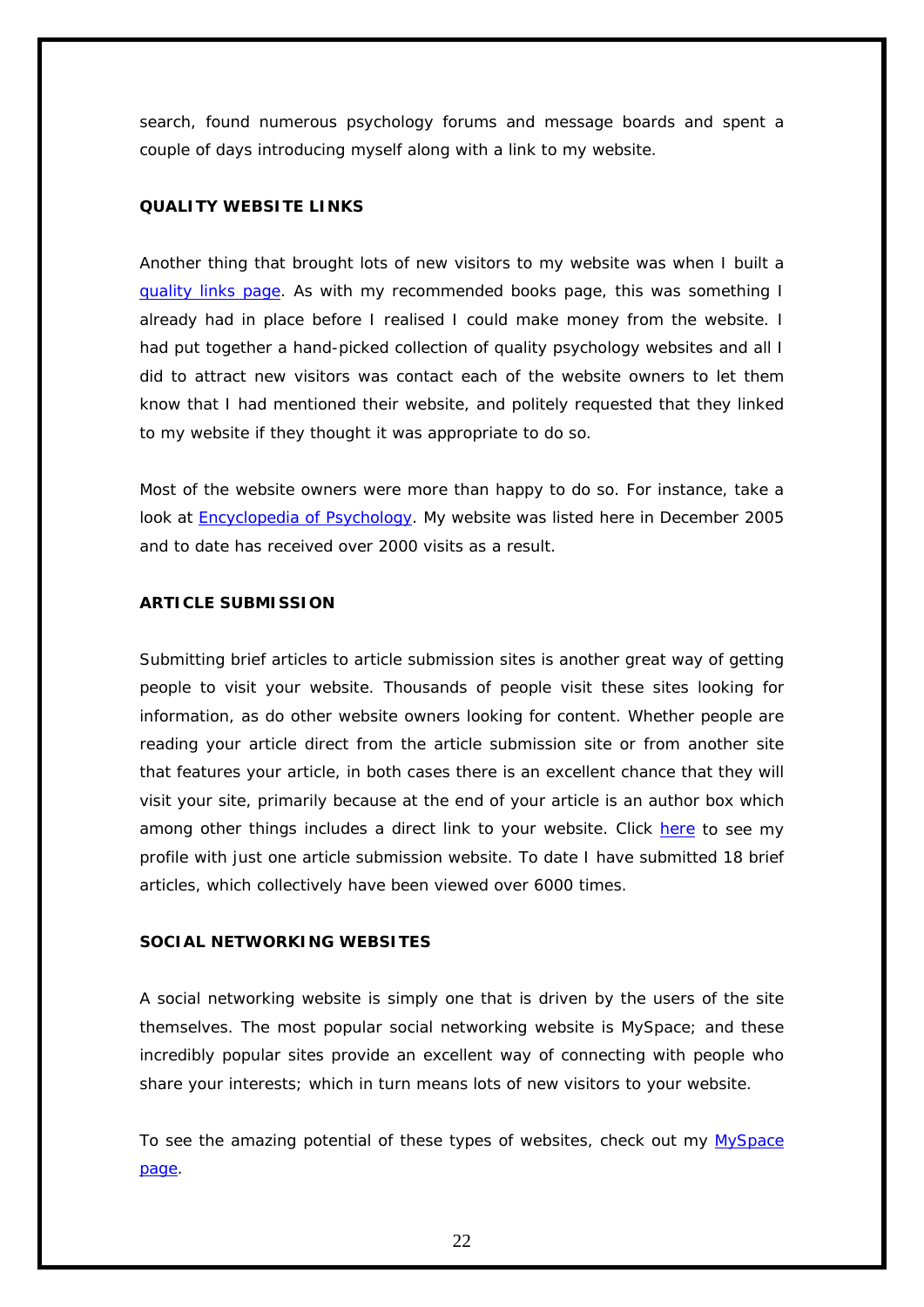#### **Keep it real: Know what hurdles you face.**



The first principle is that you must not fool yourself - and you are the easiest person to fool. (Richard Feynman, US educator & physicist 1918 - 1988)

I am totally convinced that anybody can build a quality website from scratch, even if as in my case they have no website building experience and technical knowledge what so ever. As I have already noted the great news is that the technical hurdles of building your own website have been removed, however, the content and the quality is down to you and as with anything in life; you get out what you put in. My [forensic psychology website](http://www.all-about-forensic-psychology.com/) is the culmination of a years' hard but very enjoyable work. Another reason for adopting the frame of reference outlined earlier is that it should safeguard you against developing unrealistic expectations.

Your biggest hurdle will be finding the time to put together the material for each page on your website. However, this time will be much easier to find if you are actually looking forward to doing the work involved; which should definitely be the case if your website is about one of your passions. But the hard work doesn't stop there, once you have a great website up and running you should be regularly adding new pages and as discussed above continually looking for ways in which you can spread the word about your website, connect with your visitors and attract a regular flow of new visitors to your website.

Building a website, particularly one that has the potential to earn you a very nice income is a long-term commitment and yet again this brings us back to our central theme.

Making money should be the last thing on your mind, in my case it didn't figure at all to start with. Just concentrate on the quality and usefulness of your website and the rest will take care of it self. Your frame of reference is vital, if your sole intention in building a website is to earn money you will quickly find yourself among the 99.9% of people who have failed in doing so. If, however, you decide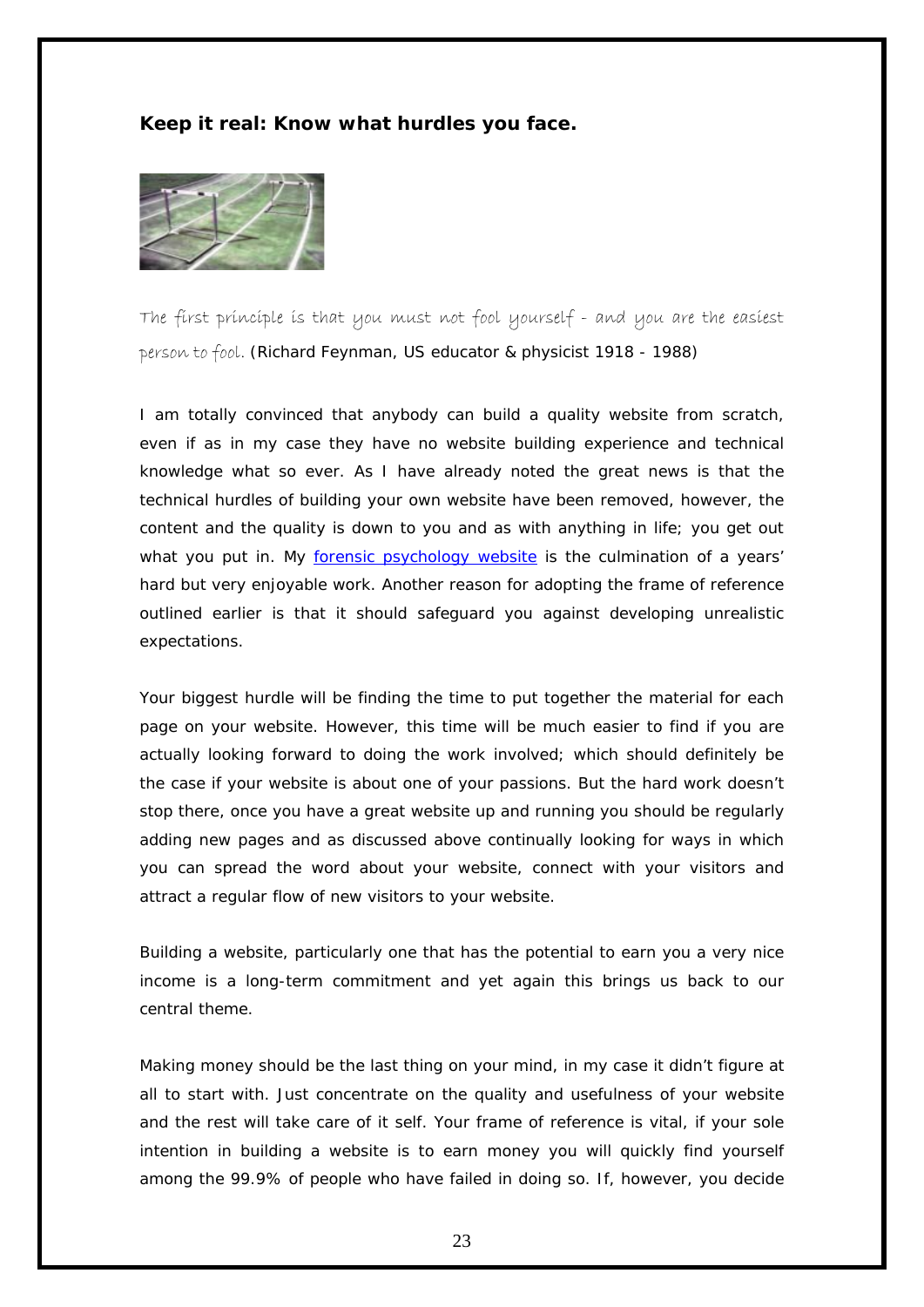to build a website as a vehicle to share a particular passion of yours, there is a very good chance that this passion will be rewarded financially.



Another very good reason for adopting this frame of reference is that you will be far less likely to fall for any of the get rich quick schemes that are constantly banded around the Internet. I must admit to being tempted myself, the promise of untold riches in double quick time, without hardly any effort is seductive but ultimately complete and utter nonsense; plus you will be paying for the privilege of finding this out.



I really hope that you found this information guide useful despite the fact that I have only really scratched the surface in terms of discussing the all things I have learned about as my website has grown.

I didn't want to mention how much money my website was making until the end because that would have contradicted the central message throughout this guide. At the time of writing my website was 12 months old but it's only in the last 6 months or so that it has included money making features i.e. AdSense and the Amazon affiliate program.

In this time, my earnings have increased every month, the latest figure being just over \$1,100 for November 2006. During this month the website was visited 13,750 times and a total of 32,468 pages were accessed.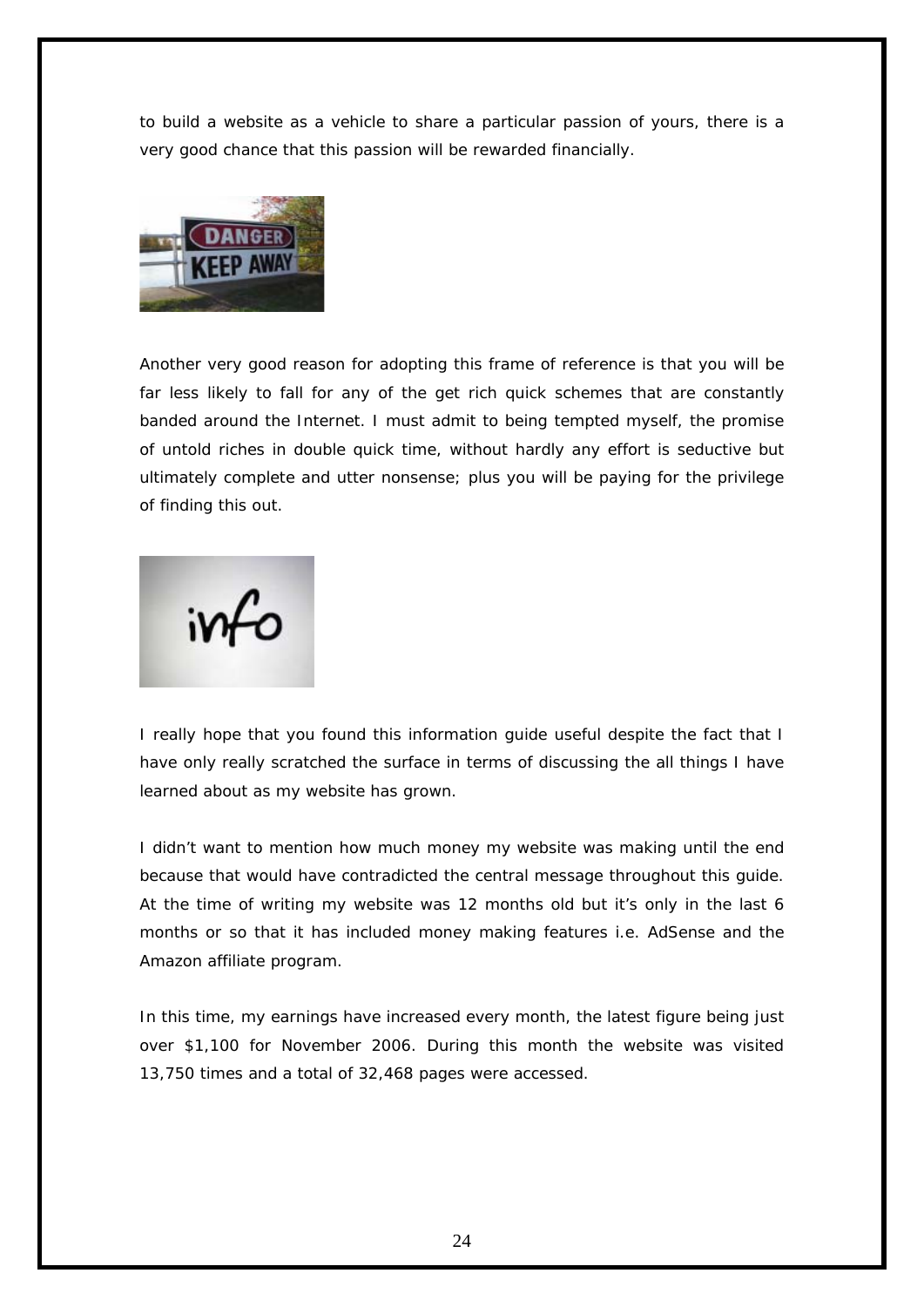*This is why I called this e-book the amazing value of nothing because if you set out to make a website hoping to gain nothing other than enjoying and learning from the experience of doing so; not only will this frame of reference make it* much more likely that your website will be able to generate income, but you will *also stand to benefit in so many other different ways.* 

## **Next Steps**



If you are seriously considering building your own website make sure your read this guide a couple more times.

Use [Site Build It](http://buildit.sitesell.com/David7383.html) to host; register, build and help drive visitors to your website. You've seen what it enabled me to do with my website and I can't recommend it highly enough. You will be able to find cheaper options but this will be a false economy choice on some many levels.

If you do decide to use Site Build it, let me know as I have lots of information that you will find useful. I've only discussed a handful of the numerous ways in which you can spread the word about your website, connect with your visitors and attract a regular flow of new visitors to your website.

It's probably the teacher in me but since I started building the website I've kept a detailed record of all the things I've learned along the way, along with step by step instructions of what I did. This includes:

- Finding and adding great free pictures to the website.
- Various ways of increasing AdSense earnings.
- Producing Newsletters.
- Generating fresh website content ideas.
- Making the website more interactive e.g. custom built search engine.
- Building effective social networking profiles (MySpace etc).